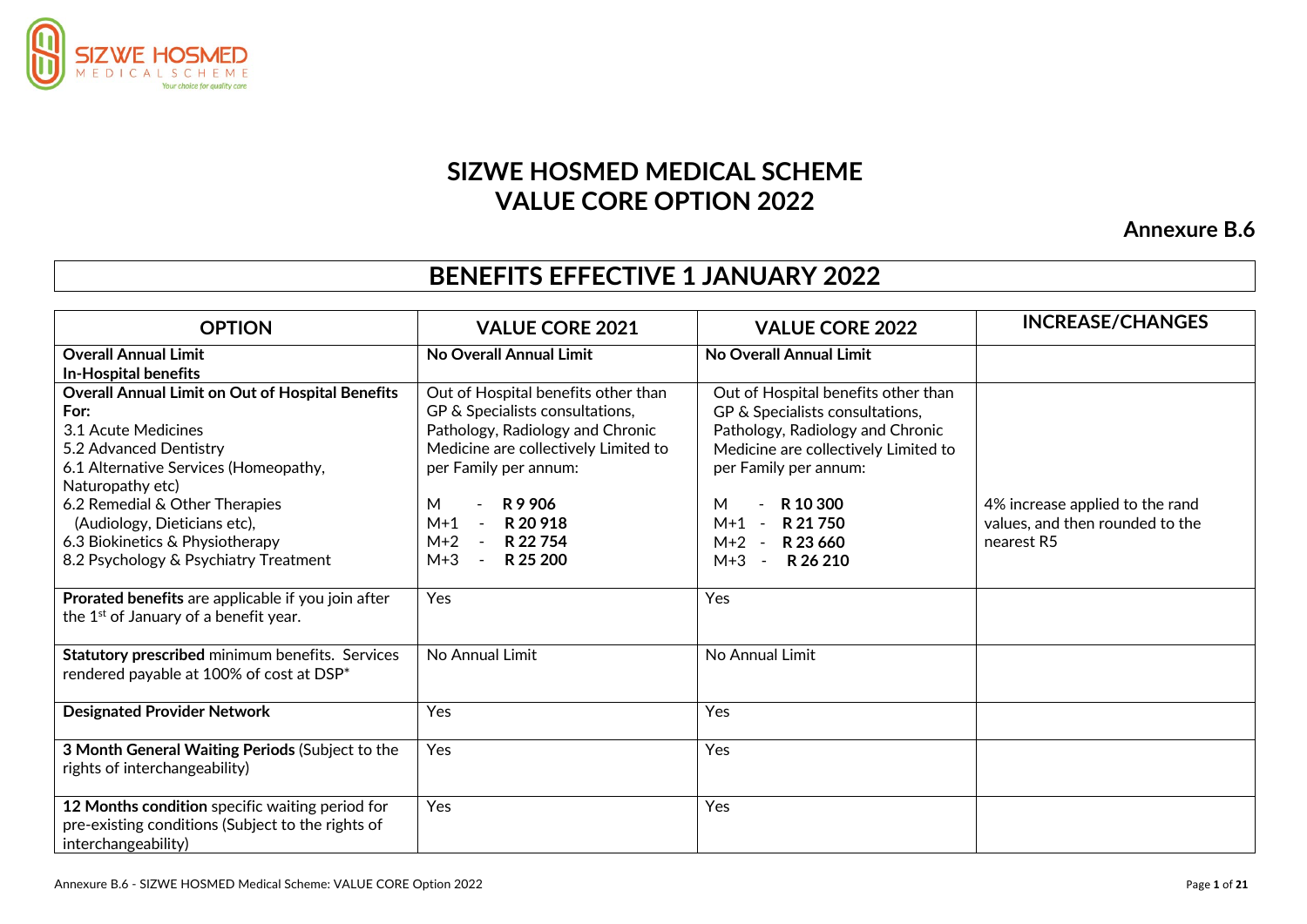

| Claims received later than the last day of the 4 <sup>th</sup> | Yes                                 | Yes                                 |  |
|----------------------------------------------------------------|-------------------------------------|-------------------------------------|--|
| month in which the service was rendered will not               |                                     |                                     |  |
| be covered.                                                    |                                     |                                     |  |
| Emergency medical cover whilst traveling outside               | 100% of Scheme rates payable in RSA | 100% of Scheme rates payable in RSA |  |
| of South Africa. (Subject to PMBs)                             | currency.                           | currency.                           |  |
|                                                                | Subject to completion of            | Subject to completion of            |  |
|                                                                | documentation prior to leaving RSA. | documentation prior to leaving RSA. |  |
|                                                                | Subject to approval by Scheme.      | Subject to approval by Scheme.      |  |
|                                                                |                                     |                                     |  |

## **IN HOSPITAL BENEFITS**

## **1. HOSPITALISATION AND ASSOCIATED COSTS – PRIVATE**

| <b>OPTION</b>                                                                                                                                                                                                                                                                                                                                                                                                                                                                                                                                                                                         | <b>VALUE CORE 2021</b>                                                                  | <b>VALUE CORE 2022</b>                                                          | <b>INCREASES / CHANGES</b> |  |
|-------------------------------------------------------------------------------------------------------------------------------------------------------------------------------------------------------------------------------------------------------------------------------------------------------------------------------------------------------------------------------------------------------------------------------------------------------------------------------------------------------------------------------------------------------------------------------------------------------|-----------------------------------------------------------------------------------------|---------------------------------------------------------------------------------|----------------------------|--|
| Items $1.01 - 1.25$                                                                                                                                                                                                                                                                                                                                                                                                                                                                                                                                                                                   |                                                                                         |                                                                                 |                            |  |
| Limited collectively and subject to pre-authorisation.                                                                                                                                                                                                                                                                                                                                                                                                                                                                                                                                                |                                                                                         |                                                                                 |                            |  |
| 1.01 Hospital admissions: Unlimited benefits for Prescribed Minimum Benefit conditions, subject to PMB legislation and regulations.<br>All hospital admissions (including PMBs) are subject to pre-authorisation and case management protocols. In case of emergency admissions, the Scheme must be notified<br>within 48 hours of admission. Failure to pre-authorise or to notify the scheme of an admission will result in non-payment of claims.<br>Hospital benefits are only available at the Designated Service Providers. Voluntary use of non-DSP* hospital will result in a 10% co-payment. |                                                                                         |                                                                                 |                            |  |
| 1.01.1 Accommodation in Intensive and High Care<br>unit and General Ward, as well as Theatre and<br><b>Recovery Room</b>                                                                                                                                                                                                                                                                                                                                                                                                                                                                              | 100% of DSP Tariff*                                                                     | 100% of DSP Tariff*                                                             |                            |  |
| 1.02 Medicines items and Pharmaceutical Products used whilst in-hospital, including TTO: Subject to PMB, medicine formulary* and the use of pharmacy network                                                                                                                                                                                                                                                                                                                                                                                                                                          |                                                                                         |                                                                                 |                            |  |
| Medicines and consumables used in hospital and<br>theatre                                                                                                                                                                                                                                                                                                                                                                                                                                                                                                                                             | 100% Negotiated Tariff*                                                                 | 100% Negotiated Tariff*                                                         |                            |  |
| Medicine to take home after discharge (TTO), paid<br>from hospital benefit if given prior to discharge.                                                                                                                                                                                                                                                                                                                                                                                                                                                                                               | Limited to 7 days medicine supply.<br>Subject to benefit limits for non-<br><b>PMBs</b> | Limited to 7 days medicine supply.<br>Non-PMB TTO subject to benefit<br>limits. | Reworded.                  |  |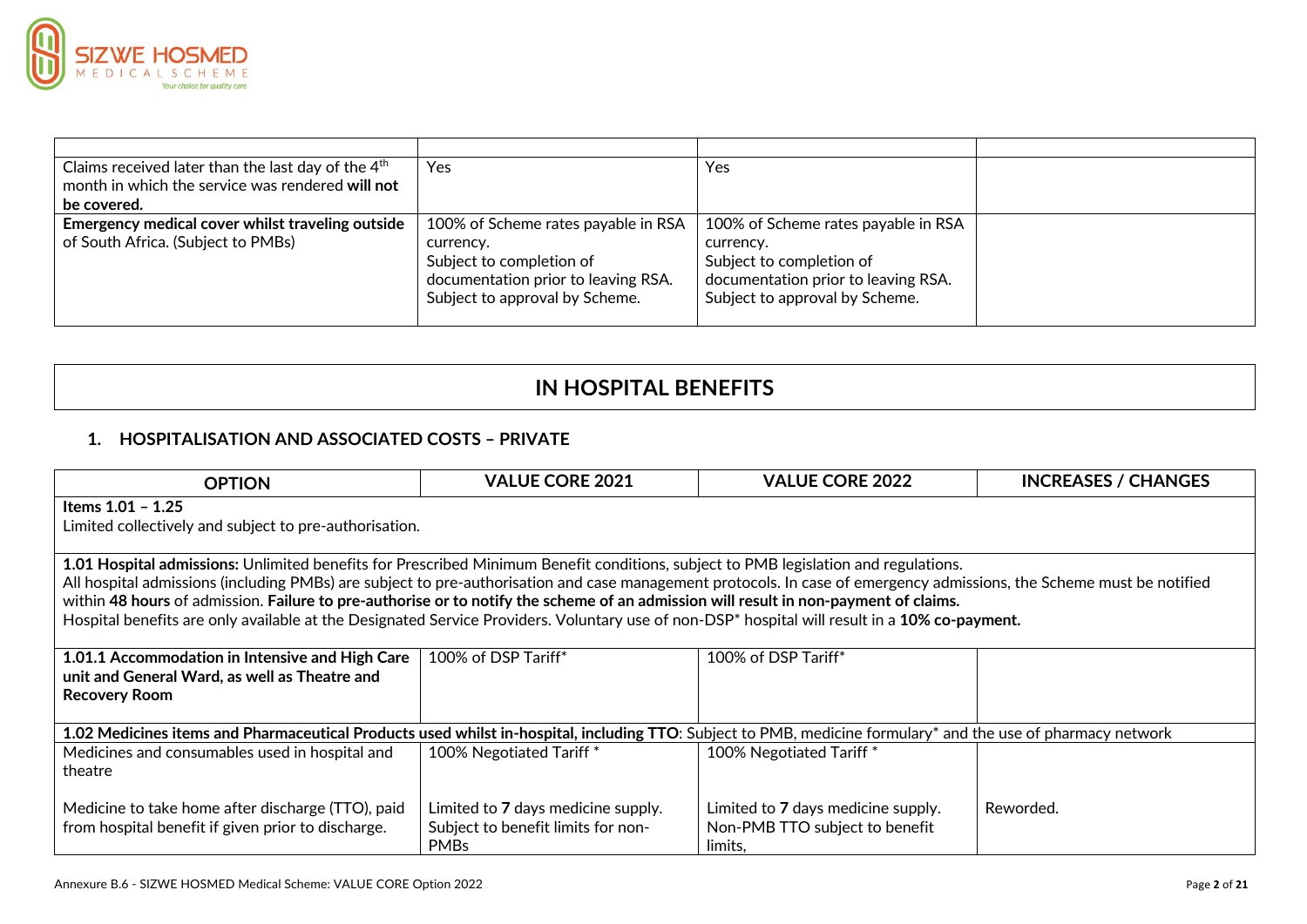

| 1.03 In-hospital General Practitioner and Specialist services: Subject to PMB and case management protocols. All procedures must be preauthorised                                                                                                                                                                                                  |                                                                                                                              |                                                                                                                              |                                                                                  |  |
|----------------------------------------------------------------------------------------------------------------------------------------------------------------------------------------------------------------------------------------------------------------------------------------------------------------------------------------------------|------------------------------------------------------------------------------------------------------------------------------|------------------------------------------------------------------------------------------------------------------------------|----------------------------------------------------------------------------------|--|
| 1.03.1 Consultations and procedures                                                                                                                                                                                                                                                                                                                | 100% of Negotiated Tariff*                                                                                                   | 100% of Negotiated Tariff*                                                                                                   |                                                                                  |  |
| 1.04 Radiology and Pathology tests conducted while admitted to hospital: In-Hospital Radiology and Pathology. All Advanced/Specialised Radiology (such as CT, PET,<br>MUGA and MRI scans), as well as Radio-isotope studies; require special authorisation and specialist referral. Failure to preauthorise would result in non-payment of claims. |                                                                                                                              |                                                                                                                              |                                                                                  |  |
| 1.04.1 Basic Radiology and Pathology in-hospital                                                                                                                                                                                                                                                                                                   | 100% of Scheme Tariff                                                                                                        | 100% of Scheme Tariff                                                                                                        |                                                                                  |  |
| 1.04.2 Advanced/Specialised Radiology:<br>(Joint benefit In and Out of Hospital)                                                                                                                                                                                                                                                                   | Limited to 2 scans per beneficiary per<br>annum                                                                              | 2 scans per beneficiary per annum                                                                                            |                                                                                  |  |
| Subject to preauthorisation and specialist referral.                                                                                                                                                                                                                                                                                               | 10% co-payment is applicable for<br>non-PMBs MRI and CT scans                                                                | 10% co-payment is applicable for<br>non-PMBs MRI and CT scans                                                                |                                                                                  |  |
| 1.05 Major In-Hospital Medical Services and Procedures: All subject to pre-authorisation, treatment protocols and clinical guidelines. Prescribed Minimum Benefits<br>applicable as prescribed.                                                                                                                                                    |                                                                                                                              |                                                                                                                              |                                                                                  |  |
| 1.05.1 Oncology<br>Unlimited benefits for PMBs. Include<br>consultations, investigations and treatment.                                                                                                                                                                                                                                            | 100% of DSP Tariff*<br>Enhanced oncology DSP* protocols<br>apply                                                             | 100% of DSP Tariff*<br>Enhanced oncology DSP* protocols<br>apply                                                             |                                                                                  |  |
| Subject to the use of DSP and registration on the<br>Disease Management Programme.                                                                                                                                                                                                                                                                 | Unlimited Oncology treatment.<br>Benefits in excess of R500 000 will be<br>subject to 20% co-payment for non-<br><b>PMBs</b> | Unlimited Oncology treatment.<br>Benefits in excess of R520 000 will be<br>subject to 20% co-payment for non-<br><b>PMBs</b> | 4% increase applied to the rand<br>values, and then rounded to the<br>nearest R5 |  |
| 1.05.2 Renal Dialysis:<br>Unlimited benefits for PMBs. Include peritoneal<br>and haemodialysis.<br>Subject Department of Health protocols apply<br>Subject to pre-authorisation, clinical guidelines,<br>medicine formulary*and registration on the<br>Disease management programme.                                                               | 100% of Negotiated Tariff*                                                                                                   | 100% of Negotiated Tariff*                                                                                                   |                                                                                  |  |
| 1.05.3 Organ Transplant:.<br>Department of Health Protocols apply.                                                                                                                                                                                                                                                                                 | 100% of Scheme Tariff*                                                                                                       | 100% of Scheme Tariff*                                                                                                       |                                                                                  |  |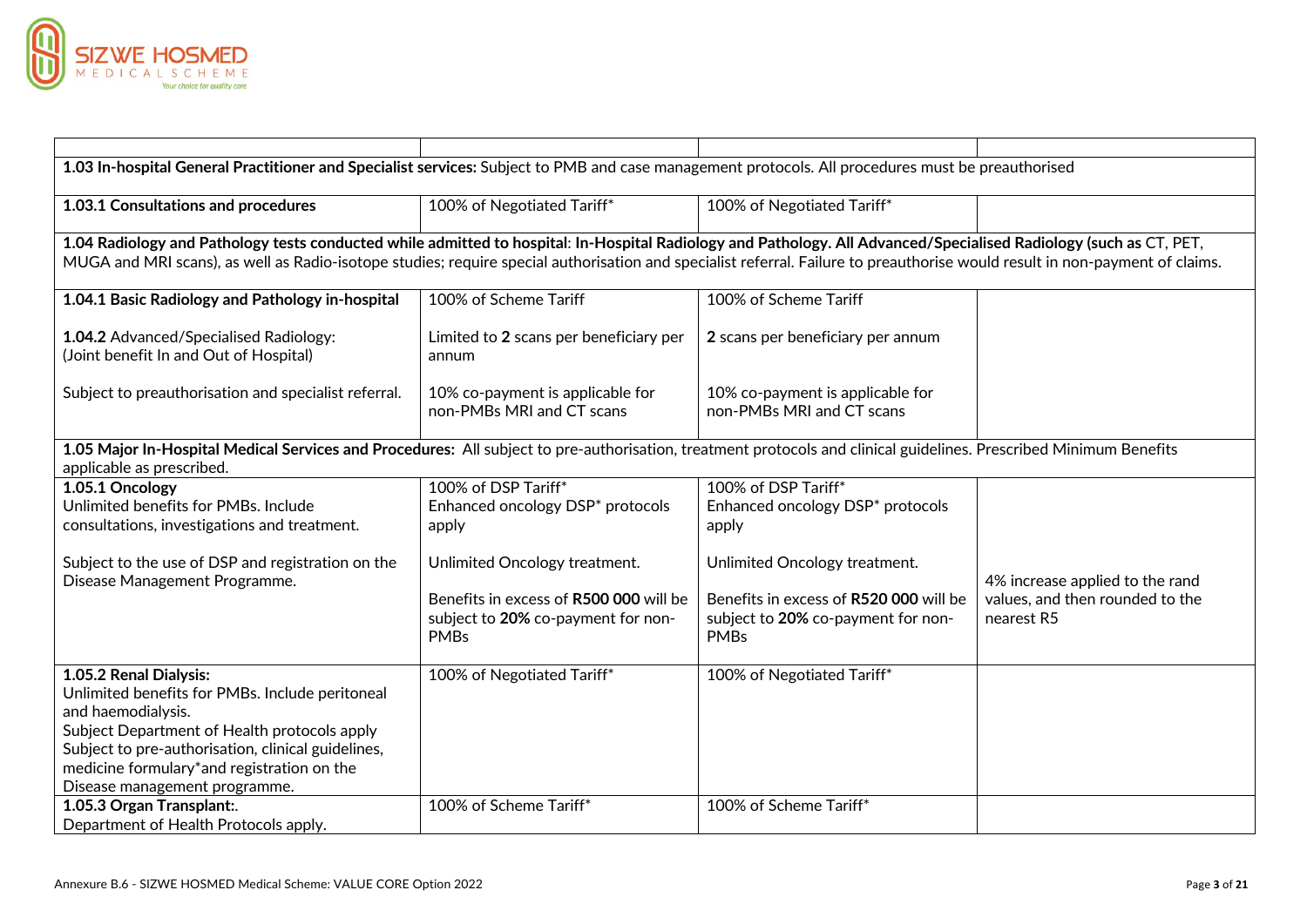

| Subject to pre-authorisation, clinical guidelines,<br>medicine formulary* and registration on the<br>Disease Management Programme. Donor costs are<br>not covered for beneficiaries donating to non-<br>SIZWE HOSMED members |                                                                                                                                                                                                                                                              |                                                                                                                                                                                                                                                                    |                                                                                  |
|------------------------------------------------------------------------------------------------------------------------------------------------------------------------------------------------------------------------------|--------------------------------------------------------------------------------------------------------------------------------------------------------------------------------------------------------------------------------------------------------------|--------------------------------------------------------------------------------------------------------------------------------------------------------------------------------------------------------------------------------------------------------------------|----------------------------------------------------------------------------------|
| <b>OPTION</b>                                                                                                                                                                                                                | <b>VALUE CORE 2021</b>                                                                                                                                                                                                                                       | <b>VALUE CORE 2022</b>                                                                                                                                                                                                                                             | <b>INCREASES / CHANGES</b>                                                       |
| 1.05.4 Dental Hospitalisation<br>Subject to PMBs pre-authorisation, and treatment<br>protocols                                                                                                                               | 100% of Scheme Tariff*<br>Advanced Dentistry Benefit in<br>hospital limited to extensive<br>conservative treatment for children<br>under 7 years of age involving more<br>than 3 teeth<br>Removal of symptomatic impacted<br>wisdom covered only as Day Case | 100% of Negotiated Tariff*<br>Advanced Dentistry Benefit in<br>hospital limited to extensive<br>conservative treatment for children<br>under 7 years of age involving more<br>than 3 teeth<br>Removal of symptomatic impacted<br>wisdom covered only as a Day Case | <b>Tariff amended</b>                                                            |
| 1.05.5 Maxillo-facial and Oral Surgery<br>Subject to PMBs, pre-authorisation and treatment<br>protocols                                                                                                                      | 100% of Scheme Tariff*<br>Limited to symptomatic wisdom teeth<br>and surgical exposure.<br>Removal of symptomatic impacted<br>wisdom teeth only Day Case<br>All other procedures subject to PMB<br>only                                                      | 100% of Negotiated Tariff*<br>Limited to symptomatic wisdom teeth<br>and surgical exposure. All other<br>procedures subject to PMB only.<br>Removal of symptomatic impacted<br>wisdom teeth only as Day Case                                                       | <b>Tariff amended</b>                                                            |
| 1.05.6 Drug & Alcohol Rehabilitation.<br>Subject to PMBs, managed care protocols and pre-<br>authorisation. Benefit limits apply                                                                                             | 100% of Scheme Tariff*<br>Limited to R 19 350 per family per<br>annum                                                                                                                                                                                        | 100% of Scheme Tariff*<br>R 20 125 per family per annum                                                                                                                                                                                                            | 4% increase applied to the rand<br>values, and then rounded to the<br>nearest R5 |
| 1.05.7 Psychiatric Treatment<br>Subject to PMBs, pre-authorisation and                                                                                                                                                       | 100% of Scheme Tariff*                                                                                                                                                                                                                                       | 100% of Scheme Tariff*<br>21 in-patient days per beneficiary                                                                                                                                                                                                       |                                                                                  |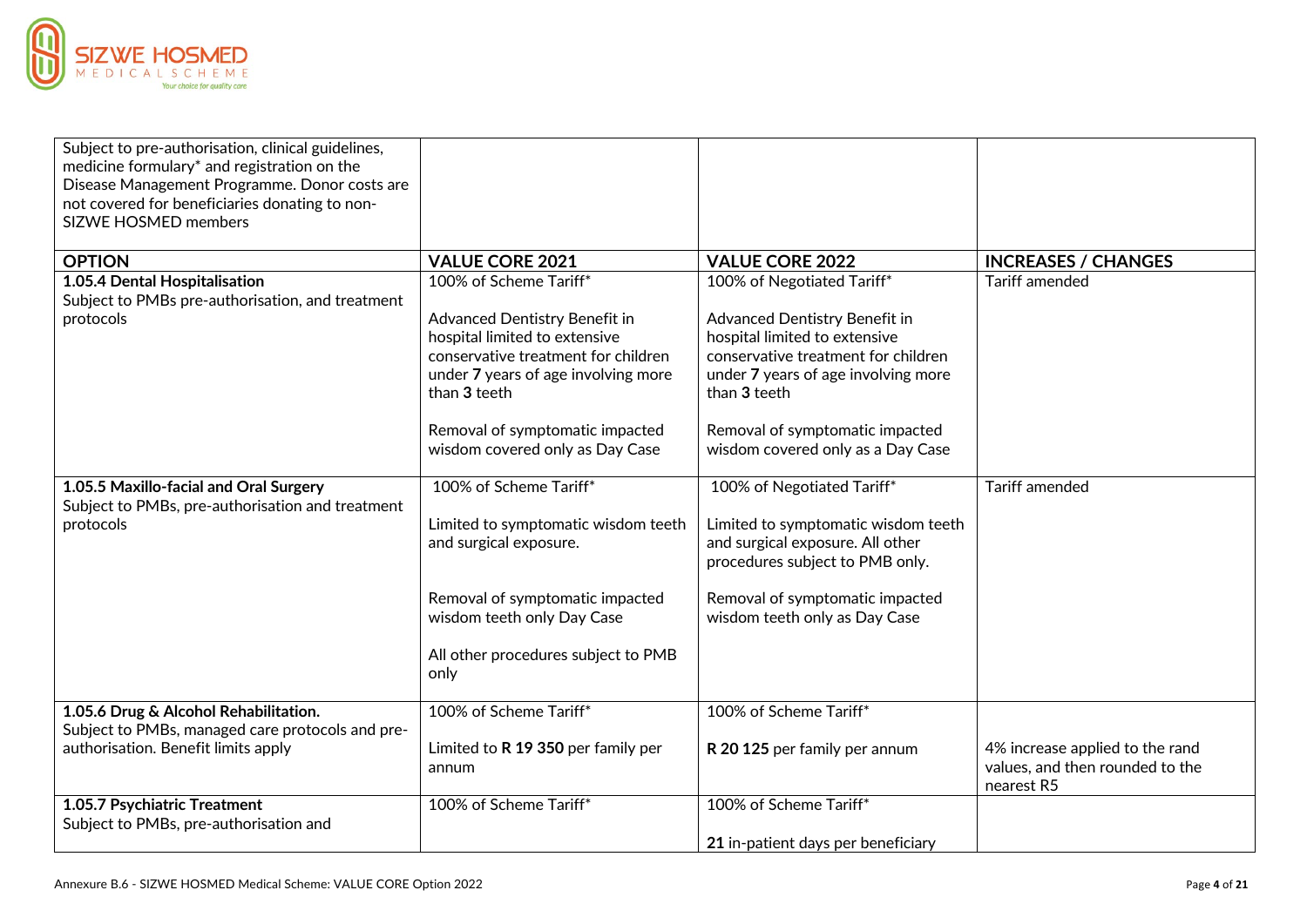

| clinical guidelines. Includes consultations, ward               | 21 in-patient days per beneficiary or                               | or up to 15 out- patient contacts              |                                 |
|-----------------------------------------------------------------|---------------------------------------------------------------------|------------------------------------------------|---------------------------------|
| fees, medicines, and psychiatry/psychology<br>therapy sessions. | up to 15 out-patient contacts per<br>annum                          | per annum                                      |                                 |
|                                                                 |                                                                     | 14 days per family subject to a limit          | 4% increase applied to the rand |
| Non-PMB psychiatric treatment                                   |                                                                     | of                                             | values, and then rounded to the |
|                                                                 | 14 days per family subject to a limit of                            | R 21 330                                       | nearest R5                      |
|                                                                 | R 20 511                                                            |                                                |                                 |
| Psychiatric admissions are limited to emergencies and           |                                                                     | Up to 3 days for Psychologist for              |                                 |
| failed out-patient management as per Managed Care               | Up to 3 days for Psychologist for                                   | combined therapy sessions with                 |                                 |
| Protocols                                                       | combined therapy sessions with                                      | Psychiatrist during the same                   |                                 |
|                                                                 | Psychiatrist during the same                                        | admission; thereafter pre-                     |                                 |
|                                                                 | admission; thereafter pre-<br>authorisation required with treatment | authorisation required with treatment<br>plan. |                                 |
|                                                                 | plan.                                                               |                                                |                                 |
| 1.05.8 Rehabilitation Facilities                                | 100% of Negotiated Tariff*                                          | 100% of Negotiated Tariff*                     |                                 |
| Subject to PMBs, pre-authorisation and protocols.               |                                                                     |                                                |                                 |
|                                                                 | Limited to 14 days per beneficiary per                              | Limited to 14 days per beneficiary per         |                                 |
|                                                                 | annum                                                               | annum                                          |                                 |
|                                                                 |                                                                     |                                                |                                 |
| 1.05.9 Step-down Facilities                                     | 100% of Negotiated Tariff*                                          | 100% of Negotiated Tariff*                     |                                 |
| Subject to PMBs, pre-authorisation and protocols.               |                                                                     |                                                |                                 |
|                                                                 | Limited to 14 days per beneficiary per                              | Limited to 14 days per beneficiary per         |                                 |
|                                                                 | annum                                                               | annum                                          |                                 |
| 1.05.10 Private Nursing                                         | 100% of Negotiated Tariff*                                          | 100% of Negotiated Tariff*                     |                                 |
| In lieu of hospitalisation                                      |                                                                     |                                                |                                 |
| Subject to PMBs, pre-authorisation and protocols.               | Limited to 14 days per beneficiary per                              | Limited to 14 days per beneficiary per         |                                 |
|                                                                 | annum                                                               | annum                                          |                                 |
| 1.05.11 Negative pressure wound therapy                         | 100% of Negotiated Tariff*                                          | 100% of Negotiated Tariff*                     |                                 |
| Subject to PMBs, pre-authorisation and protocols.               |                                                                     |                                                |                                 |
|                                                                 | Limited to R 26 810 per family per                                  | Limited to R 27 880 per family per             | 4% increase applied to the rand |
|                                                                 | annum                                                               | annum                                          | values, and then rounded to the |
|                                                                 |                                                                     |                                                | nearest R5                      |
| 1.05.12 Hyperbaric Oxygen Therapy                               | 100% of Negotiated Tariff*                                          | 100% of Negotiated Tariff*                     |                                 |
| Subject to PMBs, pre-authorisation and protocols.               |                                                                     |                                                |                                 |
|                                                                 | Limited to R 42 540 per family per                                  | Limited to R 44 240 per family per             |                                 |
|                                                                 | annum                                                               | annum                                          |                                 |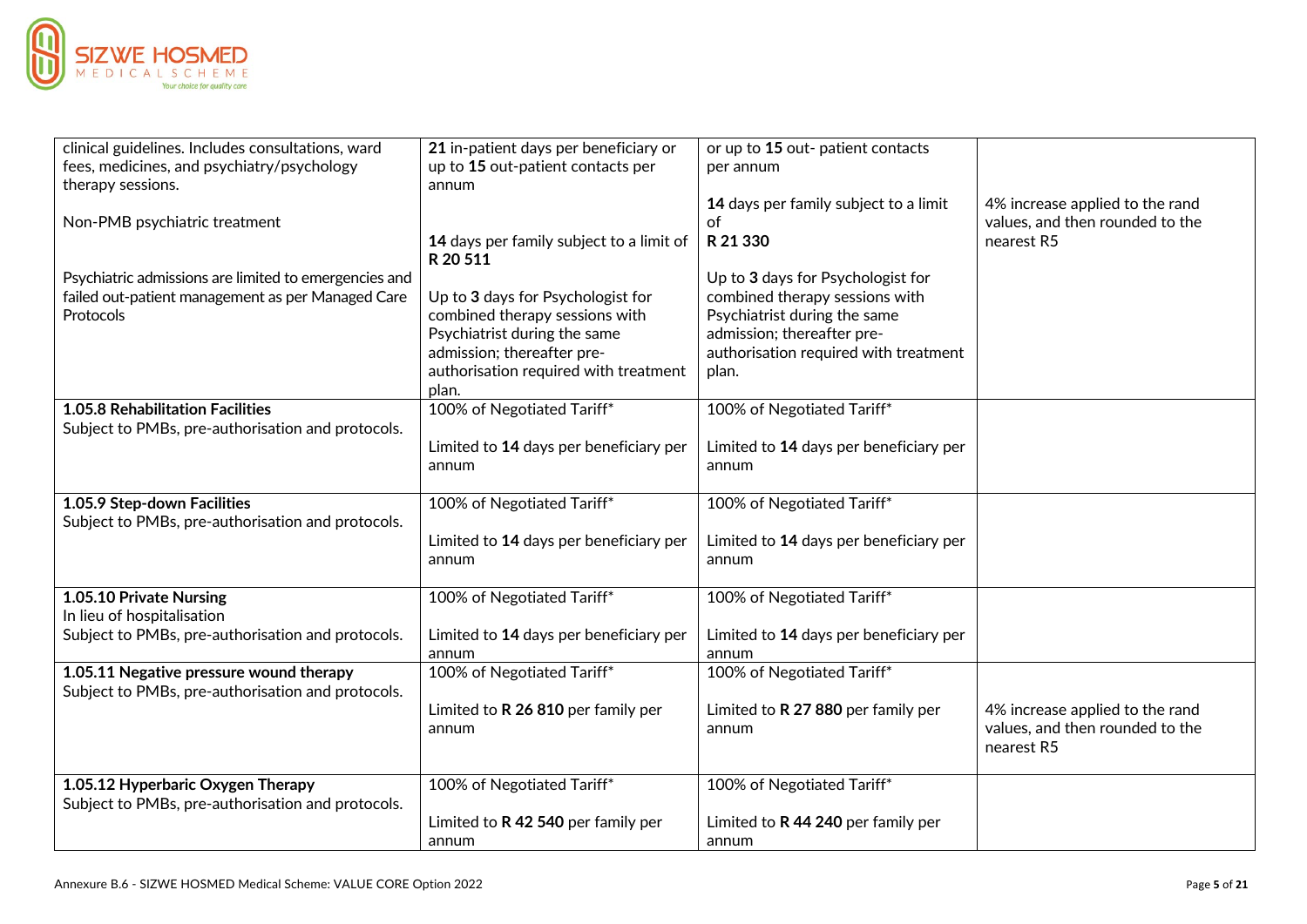

|                                                                                                                                              |                                                                                                                                                                                    |                                                                                                                                                                                        | 4% increase applied to the rand<br>values, and then rounded to the<br>nearest R5 |
|----------------------------------------------------------------------------------------------------------------------------------------------|------------------------------------------------------------------------------------------------------------------------------------------------------------------------------------|----------------------------------------------------------------------------------------------------------------------------------------------------------------------------------------|----------------------------------------------------------------------------------|
| 1.05.13 Male Sterilisation/ Vasectomy<br>Subject to pre-authorisation and PMBs                                                               | 100% of Scheme Tariff*                                                                                                                                                             | 100% of Scheme Tariff*                                                                                                                                                                 |                                                                                  |
|                                                                                                                                              | Limited to R 16 000 per beneficiary<br>per annum                                                                                                                                   | Sterilisation limited to R 16 640 per<br>beneficiary per annum                                                                                                                         | 4% increase applied to the rand<br>values, and then rounded to the<br>nearest R5 |
| 1.05.14 Female Sterilisation/ Tubal Ligation                                                                                                 | 100% of Scheme Tariff*                                                                                                                                                             | 100% of Scheme Tariff*                                                                                                                                                                 |                                                                                  |
| Subject to pre-authorisation at Day Clinic or as<br>Day Case, and subject to PMBs.                                                           | Limited to R 16 000 per beneficiary<br>per annum                                                                                                                                   | Sterilisation limited to R 16 640 per<br>beneficiary per annum                                                                                                                         | 4% increase applied to the rand<br>values, and then rounded to the<br>nearest R5 |
| <b>OPTION</b>                                                                                                                                | <b>VALUE CORE 2021</b>                                                                                                                                                             | <b>VALUE CORE 2022</b>                                                                                                                                                                 | <b>INCREASES / CHANGES</b>                                                       |
| 1.05.15 Back and Neck Surgery<br>Subject to PMBs, pre-authorisation and<br>adherence of the conservative back and neck<br>treatment protocol | 100% of Scheme Tariff*<br>R 2 500 co-payment* applicable for all<br>non-PMB spinal surgery irrespective<br>of whether completion of<br>conservative treatment has failed or<br>not | 100% of Negotiated Tariff*<br>R 2 500 co-payment* applicable for all<br>non-PMB spinal surgery irrespective<br>of whether completion of<br>conservative treatment has failed or<br>not | <b>Tariff amended</b>                                                            |
| 1.05.16 Stereotactic Radio-Surgery<br>Subject to PMBs, pre-authorisation and protocols.                                                      | 100% of Scheme Tariff*<br>Primary Central Nervous System<br>tumours only                                                                                                           | 100% of Negotiated Tariff*<br>Primary Central Nervous System<br>tumours only                                                                                                           | <b>Tariff amended</b>                                                            |
| 1.05.17 Age Related Macular Degeneration<br><b>Treatment</b><br>Subject to PMBs, pre-authorisation and Scheme<br>formulary* and protocol     | 100% of Negotiated Tariff                                                                                                                                                          | 100% of Negotiated Tariff                                                                                                                                                              |                                                                                  |
| 1.05.18 Laparoscopic Hospitalisation and<br><b>Associated Costs</b>                                                                          | 100% of Scheme Tariff*                                                                                                                                                             | 100% of Scheme Tariff*                                                                                                                                                                 | Reworded                                                                         |
| Subject to PMBs, pre-authorisation and protocols.                                                                                            | Laparoscopic procedures done in-<br>hospital will attract a R 5 000 co-                                                                                                            | No co-payment applicable when<br>laparoscopic procedures are                                                                                                                           |                                                                                  |
| Non-PMB laparoscopic procedures will be<br>considered for funding up to PMB level of care for                                                | payment <sup>*</sup> with exception of<br>diagnostic laparoscopy,                                                                                                                  | performed at Day Hospitals or as a<br>Day Case.                                                                                                                                        |                                                                                  |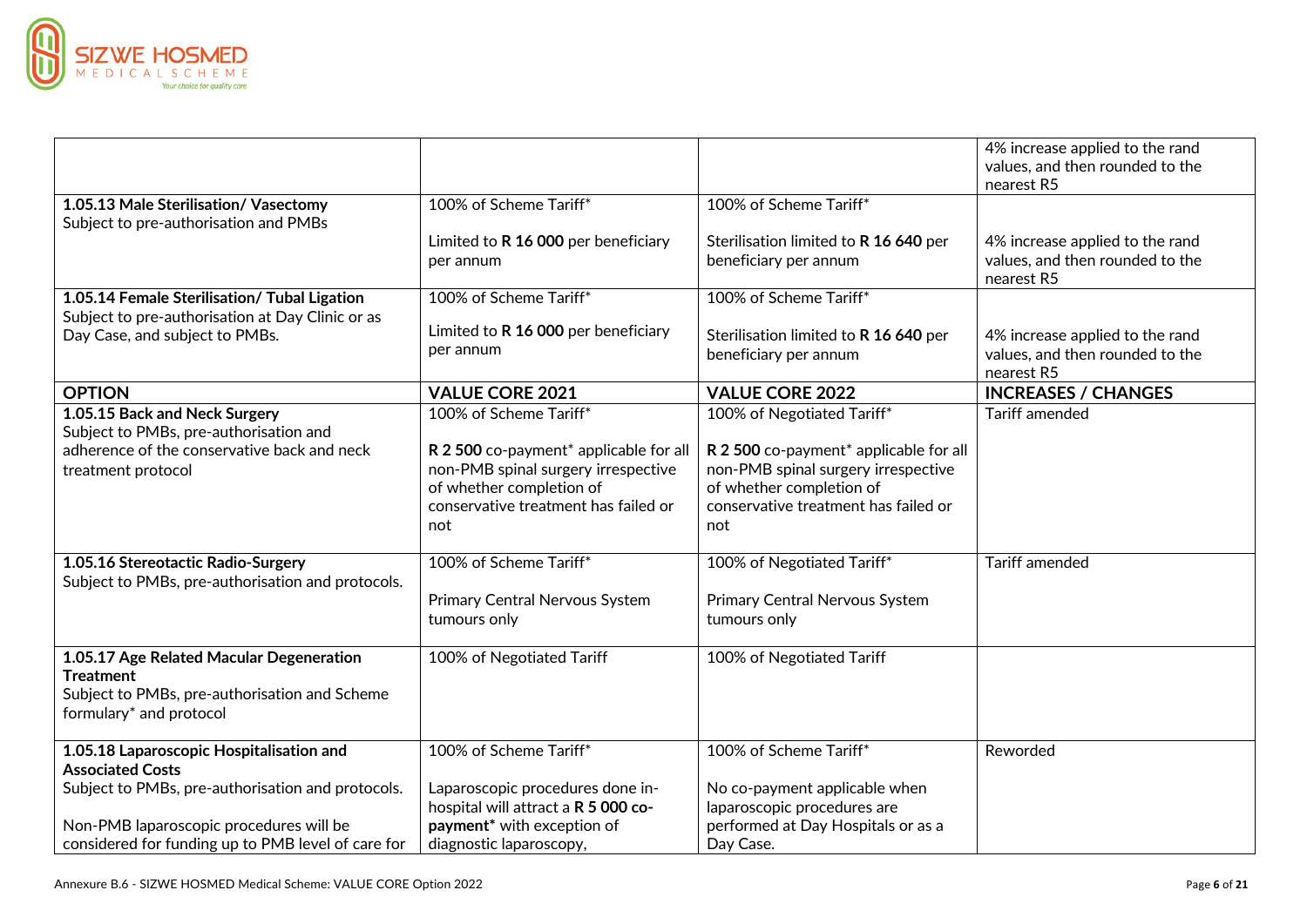

| patients who meet the clinical criteria subject to                                                                                                         | Aspiration/excision ovarian cyst, Lap-                                                                                                                                                    |                                                                                                                                                                        |                                                                                          |
|------------------------------------------------------------------------------------------------------------------------------------------------------------|-------------------------------------------------------------------------------------------------------------------------------------------------------------------------------------------|------------------------------------------------------------------------------------------------------------------------------------------------------------------------|------------------------------------------------------------------------------------------|
| Pre-authorisation and protocols.                                                                                                                           | appendicectomy and repair of                                                                                                                                                              | Procedures done in-hospital will                                                                                                                                       |                                                                                          |
|                                                                                                                                                            | recurrent or bilateral inguinal hernias                                                                                                                                                   | attract a R 5 000 co-payment* with                                                                                                                                     |                                                                                          |
|                                                                                                                                                            |                                                                                                                                                                                           | exception of diagnostic laparoscopy,                                                                                                                                   |                                                                                          |
|                                                                                                                                                            |                                                                                                                                                                                           | Aspiration/excision ovarian cyst, Lap-                                                                                                                                 |                                                                                          |
|                                                                                                                                                            |                                                                                                                                                                                           | appendicectomy and repair of                                                                                                                                           |                                                                                          |
|                                                                                                                                                            |                                                                                                                                                                                           | recurrent or bilateral inguinal hernia                                                                                                                                 |                                                                                          |
| 1.06 Other In-Hospital Medical Services: All benefits subject to PMBs, pre-authorisation, clinical protocols, medical management and benefit availability. |                                                                                                                                                                                           |                                                                                                                                                                        |                                                                                          |
| 1.06.1 Internal and External Prosthesis                                                                                                                    | 100% of Negotiated Tariff*                                                                                                                                                                | 100% of Negotiated Tariff*                                                                                                                                             |                                                                                          |
| Subject to PMBs, and pre-authorisation                                                                                                                     |                                                                                                                                                                                           |                                                                                                                                                                        |                                                                                          |
|                                                                                                                                                            | Overall prosthesis limit:                                                                                                                                                                 | Overall prosthesis limit:                                                                                                                                              | 4% increase applied to the rand value,                                                   |
|                                                                                                                                                            | R 47 990 per family per annum                                                                                                                                                             | R 49 910 per family per annum                                                                                                                                          | and then rounded to the nearest R5                                                       |
|                                                                                                                                                            |                                                                                                                                                                                           | <b>Sub limits:</b>                                                                                                                                                     |                                                                                          |
| Instrumentation and disc prostheses including all<br>components and fixation devices for back/spine<br>Maximum 1 event per beneficiary per annum           | Limited to a maximum of 2 levels<br>unless clinically motivated and<br>approved or within PMB protocols.<br>Limited to R 23 350 per level subject<br>to overall limit not being exceeded. | R 24 285 per level, subject to overall<br>prosthesis limit<br>Limited to a maximum of 2 levels<br>unless clinically motivated and<br>approved or within PMB protocols. | 4% increase applied to the rand value,<br>and then rounded to the nearest R5<br>Reworded |
| Prosthesis for joint replacement (Hip, Knee,<br>Shoulder and Ankle)                                                                                        | R 42 420 per annum. Subject to the<br>overall limit. Excludes cement                                                                                                                      | R 44 115 per annum. Subject to the<br>overall limit. Limited to one event per<br>annum unless sepsis or trauma.<br>Excludes cement                                     | 4% increase applied to the rand value,<br>and then rounded to the nearest R5             |
| Aphakic Lenses (Subject to protocol and PMBs)                                                                                                              | <b>R 5 910</b> per lens                                                                                                                                                                   | <b>R 6 145 per lens</b>                                                                                                                                                | 4% increase applied to the rand value,<br>and then rounded to the nearest R5             |
|                                                                                                                                                            |                                                                                                                                                                                           |                                                                                                                                                                        | 4% increase applied to the rand                                                          |
| Cardiac stents                                                                                                                                             | 1 per lesion-maximum 3 lesions.<br>Bare metal stents: R 14 475 per stent<br>Drug eluting stents: R 20 505 per<br>stent                                                                    | 1 per lesion-maximum 3 lesions.<br>Subject to overall prosthesis limit<br>Bare metal stents: R 15 975<br>per stent<br>Drug eluting stents: R 22 500 per                | values, and then rounded to the<br>nearest R5                                            |
|                                                                                                                                                            |                                                                                                                                                                                           | stent                                                                                                                                                                  |                                                                                          |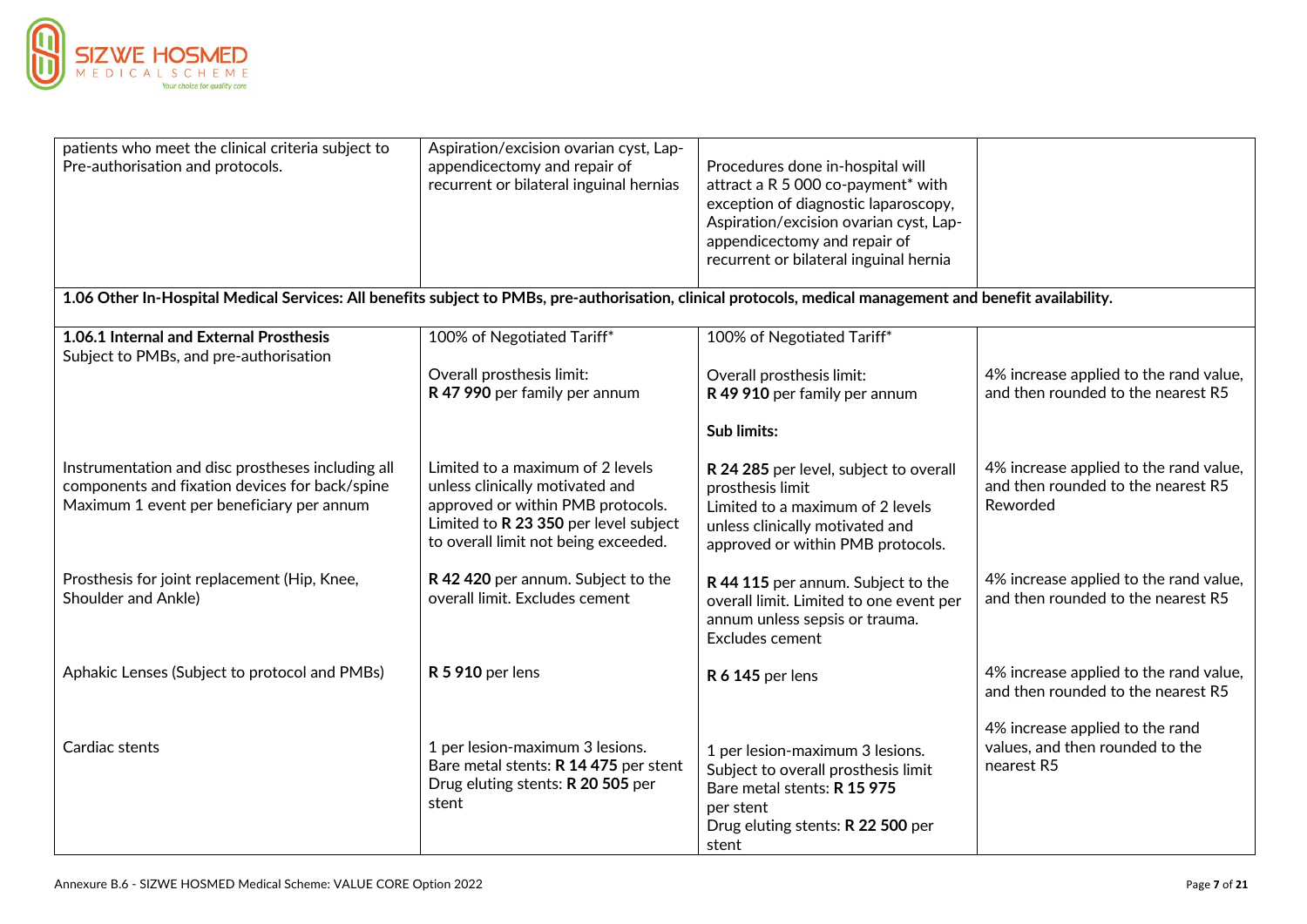

| Cardiac Valves, Aortic stent grafts, peripheral<br>arterial stents grafts, Single/dual pacemaker<br>Cardiac resynchronization devices (CRT),<br>Implantable Cardioverter Defibrillators (ICD) with<br>Pacing Capabilities (CRT-D) | Subject to overall prosthesis limits                                                            | Subject to overall prosthesis limits                                        |                                                                              |
|-----------------------------------------------------------------------------------------------------------------------------------------------------------------------------------------------------------------------------------|-------------------------------------------------------------------------------------------------|-----------------------------------------------------------------------------|------------------------------------------------------------------------------|
| Internal sphincters and stimulators                                                                                                                                                                                               | Limited to PMBs                                                                                 | Limited to PMBs                                                             |                                                                              |
| Neurostimulators/Internal nerve stimulator for<br>Parkinson's Disease                                                                                                                                                             | Subject to overall prosthesis limit                                                             | Subject to overall prosthesis limit                                         |                                                                              |
| Cochlear implants<br>Insulin pumps and monthly materials                                                                                                                                                                          | No benefit                                                                                      | No benefit                                                                  |                                                                              |
| Unlisted prosthesis                                                                                                                                                                                                               | Subject to overall prosthesis limit.<br>Children under 7 years of age only.<br>Maximum R 13 990 | Subject to overall prosthesis limit.<br>Children under 7 years of age only. | 4% increase applied to the rand value,<br>and then rounded to the nearest R5 |
| Artificial Limbs and external prostheses including<br>artificial eyes                                                                                                                                                             | Subject to overall limit                                                                        | Maximum R 14 550<br>Subject to overall limit                                |                                                                              |
| <b>OPTION</b>                                                                                                                                                                                                                     | <b>VALUE CORE 2021</b>                                                                          | <b>VALUE CORE 2022</b>                                                      | <b>INCREASES / CHANGES</b>                                                   |
| 1.06.2 Blood Transfusions                                                                                                                                                                                                         | 100% of Scheme Tariff*                                                                          | 100% of Negotiated Tariff*                                                  | <b>Tariff amended</b>                                                        |
| 1.06.3 Physiotherapy & Biokinetics<br>Subject to PMBs, treating doctor referral and pre-<br>authorisation by the auxiliary service provider<br>during the admission period<br>Subject to Scheme protocols                         | 100% of Scheme Tariff*                                                                          | 100% of Negotiated Tariff*                                                  | <b>Tariff amended</b>                                                        |
| 1.06.4 Dietician & Occupational Therapy<br>Subject to PMBs, treating doctor referral and pre-<br>authorisation by the auxiliary service provider<br>during the admission period<br>Subject to Scheme protocols                    | 100% of Scheme Tariff*                                                                          | 100% of Negotiated Tariff*                                                  | <b>Tariff amended</b>                                                        |
| 1.07 Deductible* Applied for In-Hospital<br><b>Procedures</b>                                                                                                                                                                     | Joint Replacement<br>$\bullet$<br>Umbilical Hernia Repair<br>$\bullet$                          | Joint Replacement<br>$\bullet$<br>Umbilical Hernia Repair                   |                                                                              |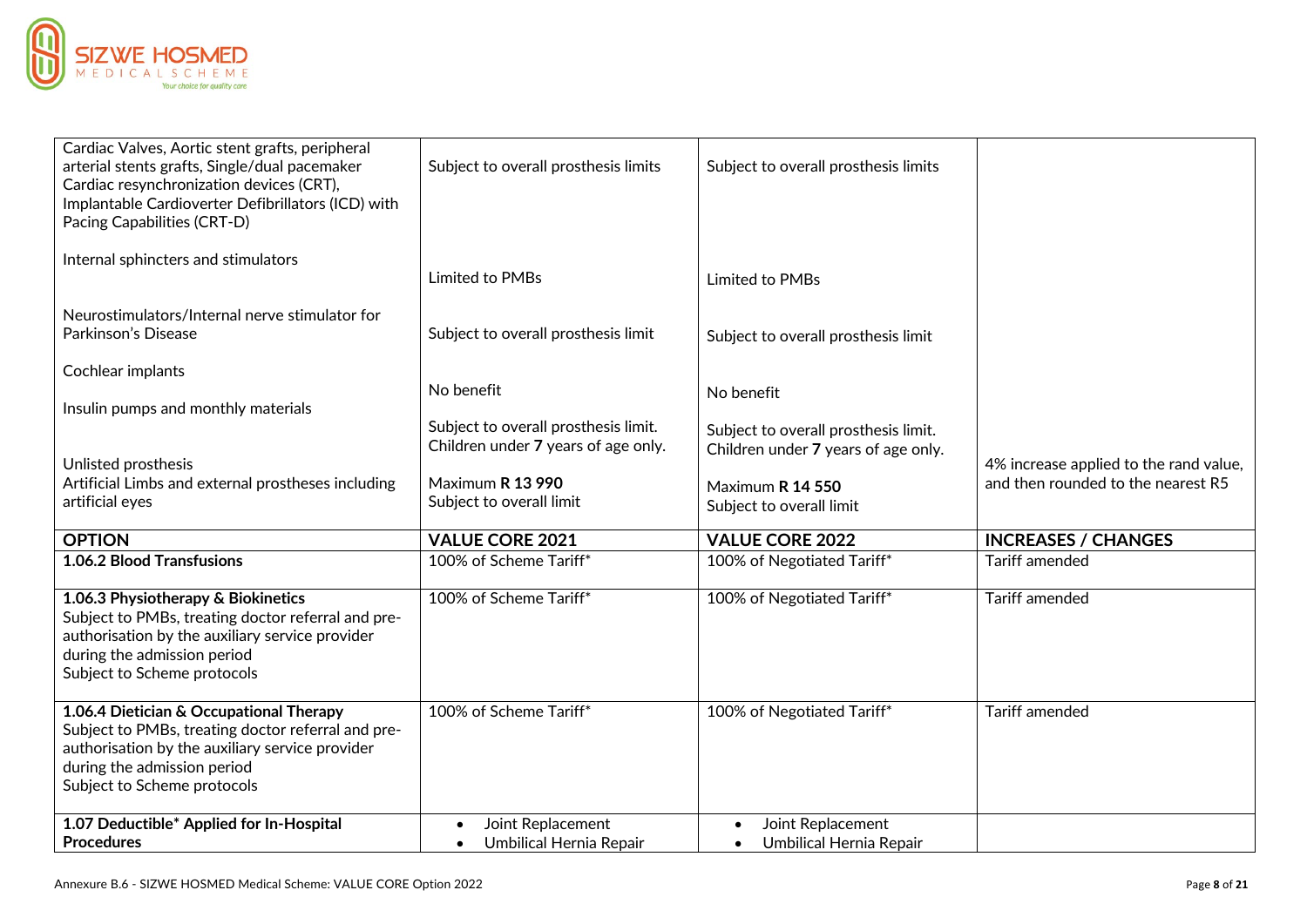

|  | Hysterectomy<br><b>Functional Nasal Surgery</b><br>Elective caesarean section | Hysterectomy<br><b>Functional Nasal Surgery</b><br>Elective caesarean section |  |
|--|-------------------------------------------------------------------------------|-------------------------------------------------------------------------------|--|
|--|-------------------------------------------------------------------------------|-------------------------------------------------------------------------------|--|

# **OUT OF HOSPITAL**

## **2. GENERAL PRACTITIONERS AND SPECIALIST**

| <b>OPTION</b>                                                                              | <b>VALUE CORE 2021</b>                                                                                                                                                      | <b>VALUE CORE 2022</b>                                                                                                      | <b>INCREASES / CHANGES</b> |
|--------------------------------------------------------------------------------------------|-----------------------------------------------------------------------------------------------------------------------------------------------------------------------------|-----------------------------------------------------------------------------------------------------------------------------|----------------------------|
| 2.1 Consultations (Out-of-Hospital -<br><b>Including General Practitioners, Specialist</b> | 100% of DSP <sup>*</sup> Tariff <sup>*</sup>                                                                                                                                | 100% of DSP* Tariff*                                                                                                        |                            |
| and Outpatient Facilities)                                                                 | <b>General Practitioner Consultations:</b><br>Unlimited visits & acute medication from<br>any GP within the DSP* Network                                                    | <b>General Practitioner Consultations:</b><br>Unlimited GP visits & acute medication<br>from any GP within the DSP* Network |                            |
|                                                                                            | A 30% co-payment will apply for GP<br>consultations outside the DSP* Network.                                                                                               | A 30% co-payment will apply for GP<br>consultations outside the DSP*<br>Network.                                            |                            |
|                                                                                            | <b>Specialist Consultations:</b><br>Member: 3 Visits<br>Member $+1 = 5$ Visits                                                                                              | <b>Specialist Consultations:</b><br>Member: 3 Visits                                                                        |                            |
|                                                                                            | Member + $2 + 7$ Visits                                                                                                                                                     | Member $+1 = 5$ Visits<br>Member + $2 + 7$ Visits                                                                           |                            |
|                                                                                            | Specialist consultations require GP referral<br>or payment will made not be made, except<br>for:<br>Paediatricians                                                          | Specialist consultations require GP<br>referral or payment will made not be<br>made, except for:                            |                            |
|                                                                                            | Gynaecologists                                                                                                                                                              | Paediatricians<br>Gynaecologists                                                                                            |                            |
|                                                                                            | Only one specialist visit (except for<br>paediatricians/gynaecologist) without a<br>GP referral will be allowed per beneficiary<br>per annum and shall be paid at GP rates. | Only one other specialist visit (except<br>for paediatricians/gynaecologist)<br>without a GP referral will be allowed       |                            |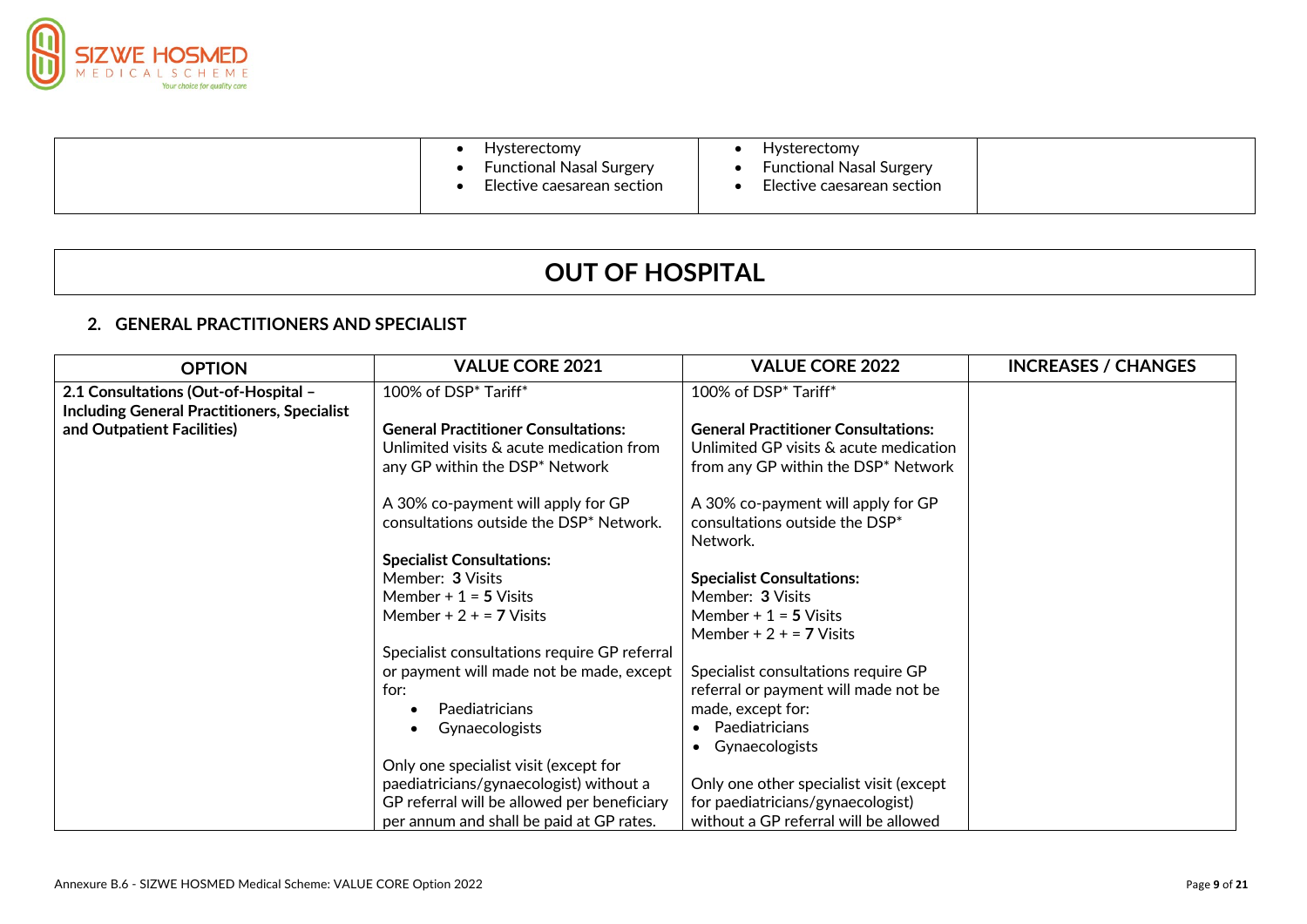

|                                                                                       |                                                                                                                                              | per beneficiary per annum and shall be<br>paid at GP rates.  |                                                                                  |
|---------------------------------------------------------------------------------------|----------------------------------------------------------------------------------------------------------------------------------------------|--------------------------------------------------------------|----------------------------------------------------------------------------------|
| 2.2 Diagnostic Investigations Radiology and<br><b>Pathology Benefits</b>              | 100% of Scheme Tariff*                                                                                                                       | 100% of Scheme Tariff*                                       |                                                                                  |
| Subject to PMBs and clinical protocols.                                               | <b>Combined Pathology and Basic Radiology:</b><br>Combined benefits limited to R3 580 per                                                    | <b>Overall Limit:</b><br>R3 725 per beneficiary per annum.   | Reworded                                                                         |
| <b>Combined Pathology and Basic Radiology:</b>                                        | beneficiary per annum, subject to the<br>below sub-limits for Pathology and<br>Radiology. Only PMB benefits payable<br>once limit exhausted. |                                                              | 4% increase applied to the rand<br>value, and then rounded to the<br>nearest R5  |
|                                                                                       |                                                                                                                                              | <b>Sublimits:</b>                                            |                                                                                  |
|                                                                                       | Pathology:<br>Limited to R 2 780 per beneficiary per                                                                                         | Pathology:<br>R 2 890 per beneficiary per annum              | 4% increase applied to the rand<br>values, and then rounded to the<br>nearest R5 |
|                                                                                       | annum                                                                                                                                        | Basic Radiology: R 2 255 per                                 | 4% increase applied to the rand                                                  |
| <b>Advanced/Specialised Radiology:</b><br>(combined In and Out of hospital benefit as | <b>Basic Radiology:</b><br>Limited to $R$ 2 170 per beneficiary per<br>annum                                                                 | beneficiary per annum                                        | values, and then rounded to the<br>nearest R5                                    |
| per 1.04 above).                                                                      |                                                                                                                                              | 2 scans per beneficiary per annum                            |                                                                                  |
| Subject to specialist referral and pre-<br>authorisation.                             | <b>Specialised Radiology:</b><br>MRI/PET/CT scans:<br>Limited to 2 scans per beneficiary per                                                 |                                                              | Reworded                                                                         |
|                                                                                       | annum<br>Subject to referral and pre-authorisation.<br>In & Out of Hospital as per 1.04 above.                                               | 10% co-payment is applicable for non-<br>PMBs - MRI/CT scans |                                                                                  |
|                                                                                       | 10% co-payment is applicable for non-<br>PMBs - MRI/CT scans                                                                                 |                                                              |                                                                                  |

## **3. MEDICINES ITEMS AND MATERIALS**

| <b>OPTION</b>             | <b>VALUE CORE 2021</b>   | <b>CORE 2022</b><br><b>VALUE</b> | <b>INCREASES / 0</b><br>/ CHANGES |
|---------------------------|--------------------------|----------------------------------|-----------------------------------|
| 24<br>3.1 Acute Medicines | 100% of Reference Price* | 100% of Reference Price*         |                                   |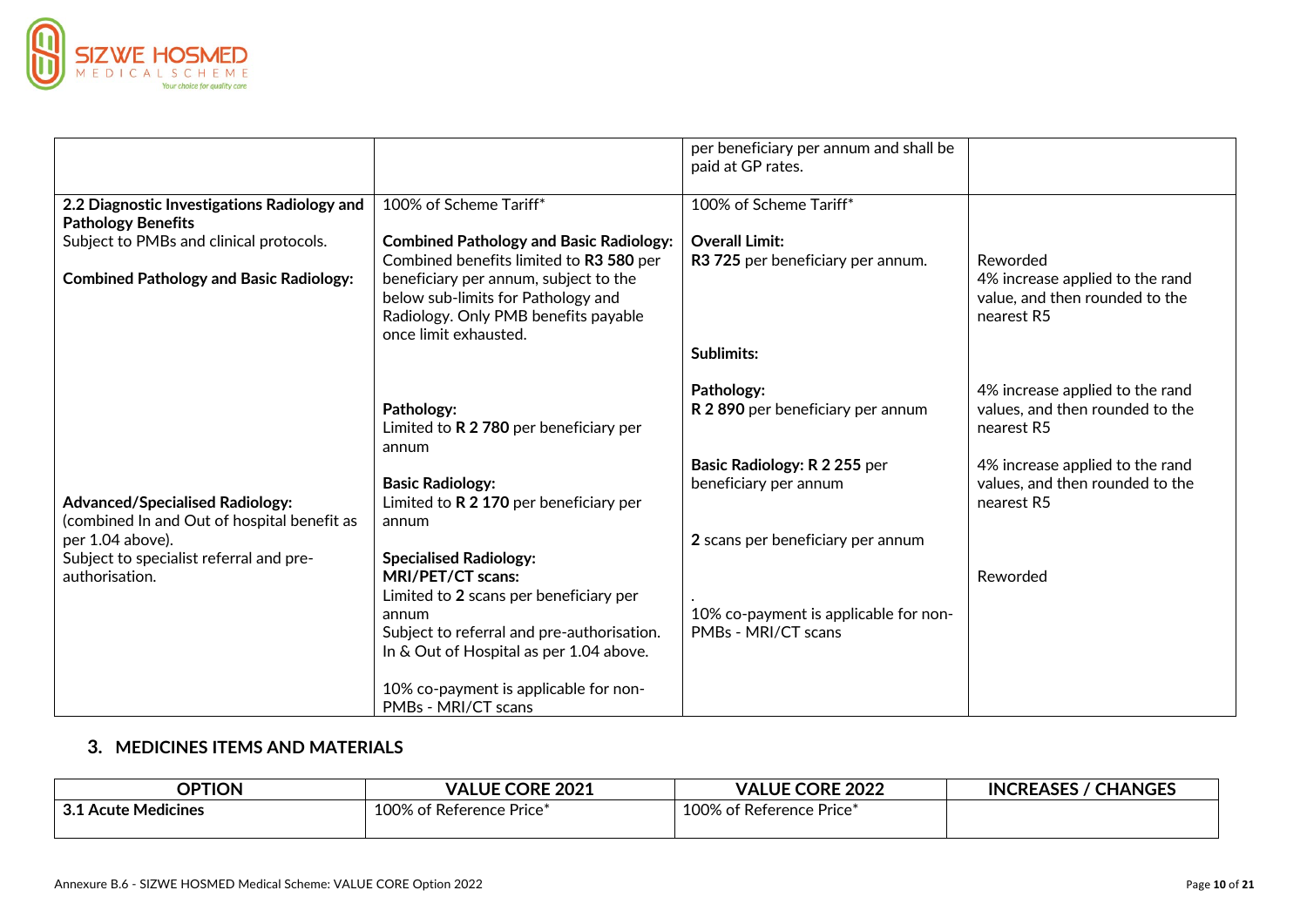

| Subject to PMB, clinical protocols,<br>Medicine formulary*and Network<br>Pharmacy utilisation                                                                                                                                                                                                                                                                         | Limited to R 5 442 per beneficiary and<br>R 9 550 per family per.                                                                                                                                                                                                                                  | R 9 930 per family per annum<br>Limited to R 5 660 per<br>beneficiary aper annum                                                                                                                                     | 4% increase applied to the rand<br>values, and then rounded to the<br>nearest R5             |
|-----------------------------------------------------------------------------------------------------------------------------------------------------------------------------------------------------------------------------------------------------------------------------------------------------------------------------------------------------------------------|----------------------------------------------------------------------------------------------------------------------------------------------------------------------------------------------------------------------------------------------------------------------------------------------------|----------------------------------------------------------------------------------------------------------------------------------------------------------------------------------------------------------------------|----------------------------------------------------------------------------------------------|
|                                                                                                                                                                                                                                                                                                                                                                       | 20% co-pay will apply for benefit<br>utilisation above R6 075 per family                                                                                                                                                                                                                           | 20% co-pay will apply for benefit<br>utilisation above R6 075 per<br>family                                                                                                                                          |                                                                                              |
| 3.1.1 Mirena device                                                                                                                                                                                                                                                                                                                                                   | Subject to Medicine formulary* and<br>Protocols, Including Materials<br>Homeopathic Medication excluded                                                                                                                                                                                            | Subject to a sub-limit of R2 000<br>per beneficiary every 5 years for<br>abnormal uterine bleeding.                                                                                                                  | R <sub>2</sub> 000 Sub limit introduced for<br>Mirena device subject to overall limit<br>3.1 |
| 3.1.2 Homeopathic Medicines                                                                                                                                                                                                                                                                                                                                           |                                                                                                                                                                                                                                                                                                    | No Benefit                                                                                                                                                                                                           |                                                                                              |
| <b>OPTION</b>                                                                                                                                                                                                                                                                                                                                                         | <b>VALUE CORE 2021</b>                                                                                                                                                                                                                                                                             | <b>VALUE CORE 2022</b>                                                                                                                                                                                               | <b>INCREASES / CHANGES</b>                                                                   |
| 3.2 PMB Chronic Disease List Medicines<br>Subject to registration on the Chronic<br>Medicine programme, and pre-<br>authorisation with the Schemes Pharmacy<br>Benefit Manager.<br>Subject to, clinical protocol, medicine<br>formulary*, and the use of Pharmacy<br>Preferred Provider Pharmacy Networks.<br>Subject to renewal of prescription every<br>six months. | 100% of Reference Price*<br>Unlimited<br>Subject to pre-authorisation, treatment<br>protocols and medicine formulary*.<br>Non-formulary* products will incur a 30%<br>co-payment* where these are obtained<br>voluntarily* by beneficiaries.<br>Benefit Initially payable from limit 3.3<br>below. | 100% of Reference Price*<br>Unlimited<br>Non-formulary* products will incur a<br>30% co-payment* where these are<br>obtained voluntarily* by<br>beneficiaries.<br>Benefit Initially payable from limit 3.3<br>below. | Reworded                                                                                     |
| 3.3 Other Chronic (Non CDL) Medicines<br>Subject to registration on the Chronic<br>Medicine programme, and pre-<br>authorisation with the Schemes Pharmacy<br>Benefit Manager.<br>Subject to, clinical protocol, medicine<br>formulary*, and the use of Pharmacy<br><b>Preferred Provider Networks.</b>                                                               | 100% of Reference Price*<br>R 6 920 per beneficiary<br>R 13 960 per family per annum<br>Subject to pre-authorisation, treatment<br>protocols and medicine formulary*                                                                                                                               | 100% of Reference Price*<br>R 14 520 per family per annum<br>Limited to R 7 200 per beneficiary                                                                                                                      | 4% increase applied to the rand<br>values, and then rounded to the<br>nearest R5             |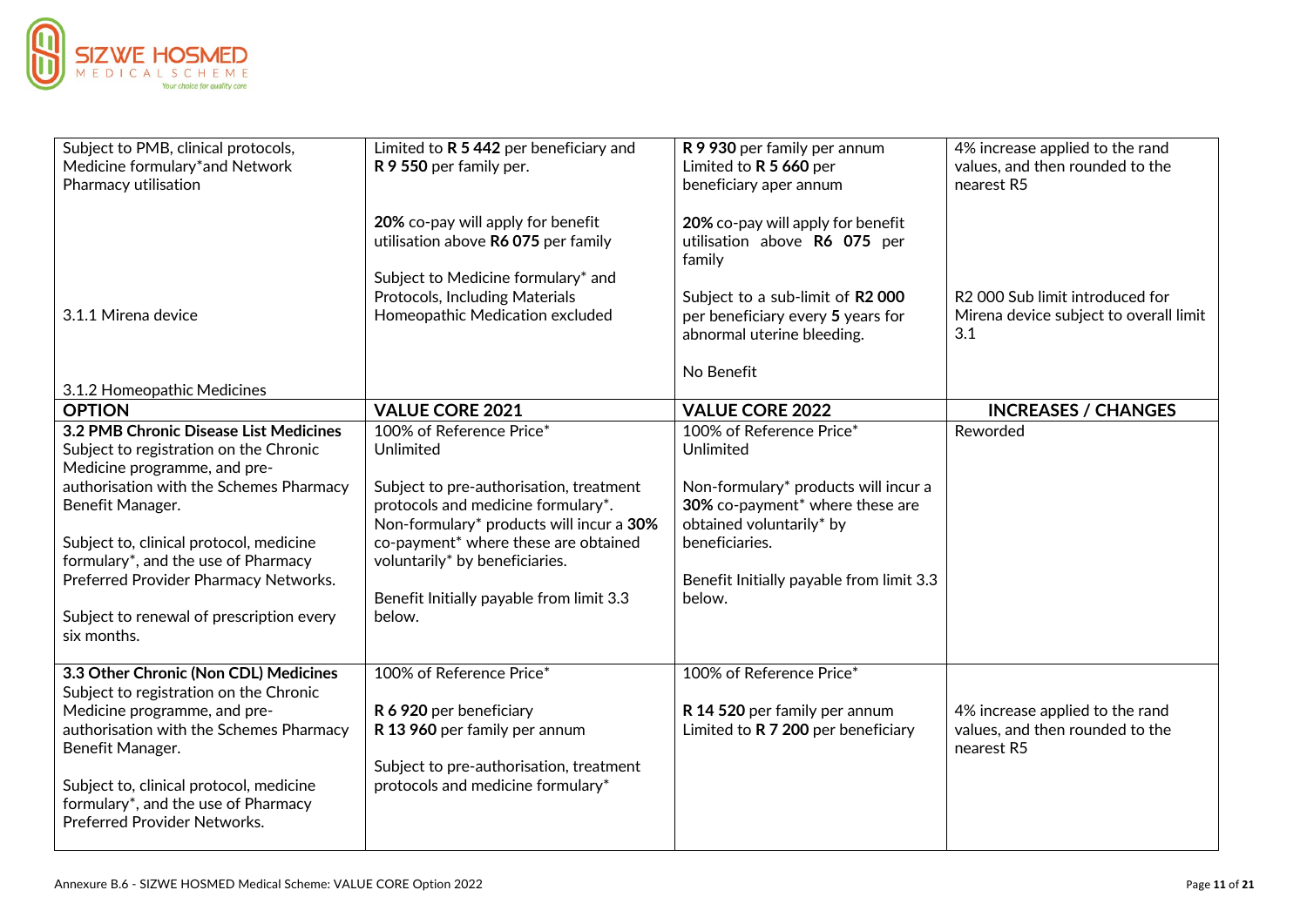

| Subject to renewal of prescription every<br>six months. | Non-formulary* products will incur a 30%<br>co-payment* where these are obtained | Non-formulary* products will incur a<br>30% co-payment* where these are |                                 |
|---------------------------------------------------------|----------------------------------------------------------------------------------|-------------------------------------------------------------------------|---------------------------------|
|                                                         | voluntarily by beneficiaries.                                                    | obtained voluntarily by beneficiaries.                                  |                                 |
|                                                         |                                                                                  |                                                                         |                                 |
|                                                         | Network Provider Only                                                            |                                                                         |                                 |
| 3.4 Pharmacy Advised Treatment (PAT)                    | 100% of Reference Price*                                                         | 100% of Reference Price*                                                |                                 |
| Over the Counter Medication                             |                                                                                  |                                                                         |                                 |
| Consultation with Pharmacist, restricted to             | Limited to $R$ 2 030 per family per annum                                        | Limited to R 2 110 per family per                                       | 4% increase applied to the rand |
| Schedule 0, 1 and 2 medicines.                          | Maximum R 160 per script                                                         | annum                                                                   | values, and then rounded to the |
| PAT subject to acute benefit limit                      | Included in Limit 3.1 above                                                      | Maximum R 165 per script                                                | nearest R5                      |
|                                                         | Network Provider Only                                                            | Included in Limit 3.1 above                                             |                                 |
|                                                         |                                                                                  |                                                                         |                                 |
| 3.5 Contraceptive benefit                               | 100% of Reference Price*                                                         | 100% of Reference Price*                                                |                                 |
| Subject to the contraceptive formulary*                 |                                                                                  |                                                                         |                                 |
|                                                         | Limited to $R$ 1 400 per family per annum.                                       | Limited to R 1 455 per family per                                       | 4% increase applied to the rand |
|                                                         | Subject to oral, injectable and patch                                            | annum. Subject to oral, injectable and                                  | values, and then rounded to the |
|                                                         | contraceptives only                                                              | patch contraceptives only                                               | nearest R5                      |
|                                                         |                                                                                  |                                                                         |                                 |
|                                                         | Subject to the contraceptive formulary*                                          |                                                                         |                                 |
|                                                         | Network Provider Only                                                            |                                                                         |                                 |

### **4. OPTICAL BENEFIT**

Voluntary use of Optometrists outside of the Network will result in non-payment of benefits. Members can contact the Scheme's Optometry Service Provider to check availability and locality of Network Optometrists

| <b>OPTION</b>                             | <b>VALUE CORE 2021</b>               | <b>VALUE CORE 2022</b>               | <b>INCREASES / CHANGES</b>              |
|-------------------------------------------|--------------------------------------|--------------------------------------|-----------------------------------------|
| 4.1 Spectacle Lenses: In Network ONLY     | 100% of DSP Tariff*                  | 100% of DSP Tariff*                  |                                         |
| Benefit applicable to members who utilize |                                      |                                      |                                         |
| the Scheme's DSP Optometrists only        | R 210 per lens - clear single vision | R 210 per lens - clear single vision | Reworded                                |
|                                           | or                                   | or                                   |                                         |
| Limited to one pair of spectacles per     | R 445 per lens - clear bifocal       | R 445 per lens - clear bifocal       |                                         |
| beneficiary every 24 months               | or                                   | or                                   |                                         |
|                                           | R 445 per lens - base multifocal     | R 445 per lens - base multifocal     |                                         |
|                                           | Fixed tints up to 35%                |                                      | Fixed tints removed falls under benefit |
|                                           |                                      |                                      | 4.3                                     |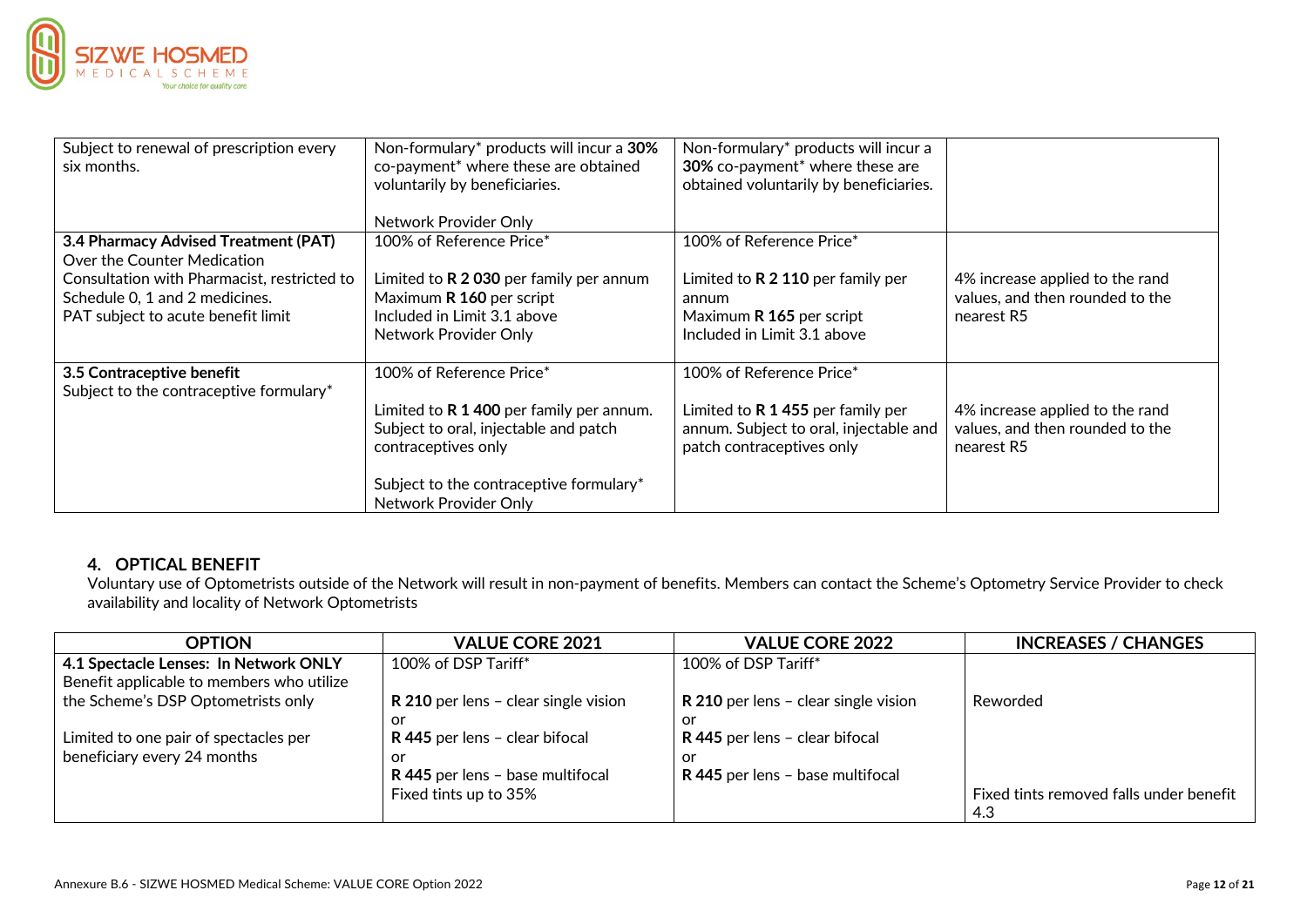

|                                                         | No benefit for contact lenses if<br>spectacles purchased          | No benefit for contact lenses if<br>spectacles purchased          |          |
|---------------------------------------------------------|-------------------------------------------------------------------|-------------------------------------------------------------------|----------|
| 4.2 Contact Lenses: In Network ONLY                     | 100% of DSP Tariff*                                               | 100% of DSP Tariff*                                               |          |
| Benefit applicable to members who utilize               |                                                                   |                                                                   |          |
| the Scheme's DSP network optometrist only               | R 1810 per beneficiary every 24<br>months                         | R 1810 per beneficiary every 24<br>months                         | Reworded |
| One claim per beneficiary every 24 months               |                                                                   |                                                                   |          |
| Subject to optical protocol                             |                                                                   |                                                                   |          |
|                                                         | No benefit for spectacles if contact                              | No benefit for spectacles if contact                              |          |
|                                                         | lenses purchased.                                                 | lenses purchased.                                                 |          |
| 4.3 Frames/Lens Enhancements: In Network<br><b>ONLY</b> | 100% of DSP Tariff*                                               | 100% of DSP Tariff*                                               |          |
| A frame cannot be claimed alone or with                 | R 795 per beneficiary                                             | R 795 per beneficiary                                             |          |
| contact lenses.                                         |                                                                   |                                                                   | Reworded |
| Benefit applicable to members who utilize               |                                                                   |                                                                   |          |
| the Scheme's DSP network optometrist only               |                                                                   |                                                                   |          |
| One claim per beneficiary every 24 months               |                                                                   |                                                                   |          |
| 4.4 Eye Tests: In Network                               | 100% of DSP Tariff*                                               | 100% of DSP Tariff*                                               |          |
| Benefit applicable to members who utilize               |                                                                   |                                                                   |          |
| the Scheme's DSP network optometrist only               | One comprehensive consultation per<br>beneficiary every 24 months | One comprehensive consultation per<br>beneficiary every 24 months | Reworded |
| One claim per beneficiary every 24 months               |                                                                   |                                                                   |          |

#### **5. DENTISTRY BENEFIT**

Voluntary use of Dentists outside of the Network will result in non-payment of benefits. Members can contact the Scheme's Dental Benefit Manager to check availability and locality of Network Dentists. Dental treatment protocols apply. Dental services are subject to pre-authorisation.

| <b>OPTION</b>                                  | <b>VALUE CORE 2021</b> | <b>VALUE CORE 2022</b> | <b>INCREASES / CHANGES</b> |
|------------------------------------------------|------------------------|------------------------|----------------------------|
| $\mid$ 5.1 Conservative Dentistry (Dentist and | 100% of Scheme Tariff* | 100% of Scheme Tariff* |                            |
| Dental therapist)                              |                        |                        |                            |
| Subject to treatment protocols and pre-        |                        |                        |                            |
| Lauthorisation for extensive treatment         |                        |                        |                            |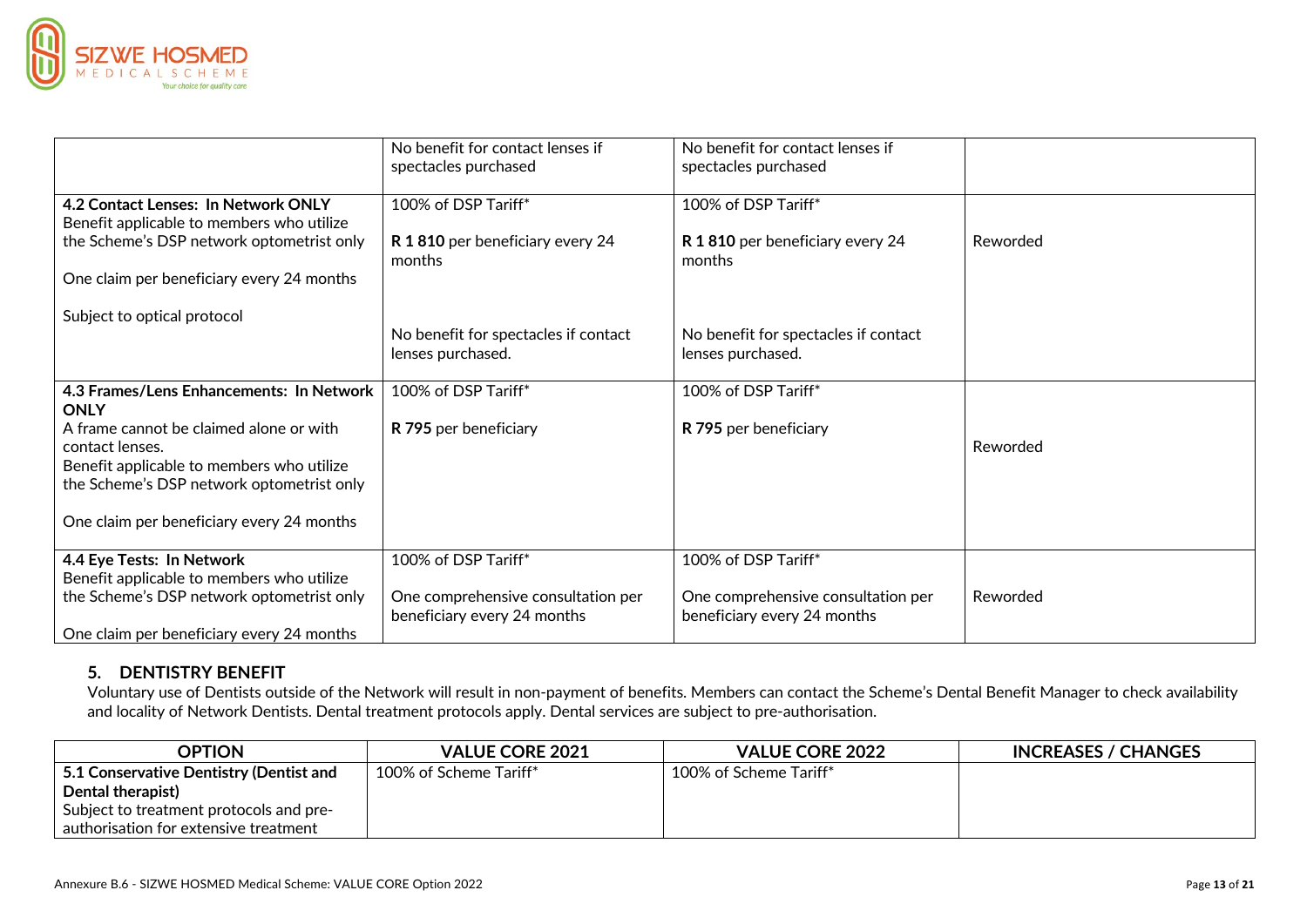

| <b>Contracted Network Provider Only</b>                                    | Conscious sedation: Extensive dental<br>treatment (more than 4 fillings or<br>extractions) subject to dental treatment<br>protocols and pre-authorisation | Conscious sedation: Extensive dental<br>treatment (more than 4 fillings or<br>extractions) subject to dental treatment<br>protocols and pre-authorisation |                                           |
|----------------------------------------------------------------------------|-----------------------------------------------------------------------------------------------------------------------------------------------------------|-----------------------------------------------------------------------------------------------------------------------------------------------------------|-------------------------------------------|
| Consultations, Fillings, Extractions.                                      | Yes                                                                                                                                                       | Yes                                                                                                                                                       |                                           |
| Root Canal treatment included in                                           |                                                                                                                                                           |                                                                                                                                                           |                                           |
| conservative dentistry                                                     | Two (2) Root canal treatment RCT per<br>family per annum                                                                                                  | Two (2) Root canal treatment RCT per<br>family per annum                                                                                                  |                                           |
| Preventative scale and polish                                              |                                                                                                                                                           |                                                                                                                                                           |                                           |
|                                                                            | Yes                                                                                                                                                       | Yes                                                                                                                                                       |                                           |
| <b>Infection Control</b>                                                   |                                                                                                                                                           |                                                                                                                                                           | 300% increase for Tariff 8109 to assist   |
|                                                                            | Yes                                                                                                                                                       | Yes                                                                                                                                                       | in additional PPE. This is an increase of |
|                                                                            |                                                                                                                                                           |                                                                                                                                                           | R59.40 per visit.                         |
|                                                                            |                                                                                                                                                           |                                                                                                                                                           |                                           |
| Fluoride treatment (limited to beneficiaries<br>below the age of 12 years) | Yes                                                                                                                                                       | Yes                                                                                                                                                       |                                           |
|                                                                            |                                                                                                                                                           |                                                                                                                                                           |                                           |
| Dental X-rays                                                              |                                                                                                                                                           |                                                                                                                                                           |                                           |
|                                                                            | X-rays intra-oral covered                                                                                                                                 | X-rays intra-oral covered                                                                                                                                 |                                           |
|                                                                            | Panoramic Radiographs limited to 1 per                                                                                                                    | Panoramic Radiographs limited to 1 per                                                                                                                    |                                           |
|                                                                            | beneficiary every 24 months                                                                                                                               | beneficiary every 24 months                                                                                                                               |                                           |
|                                                                            |                                                                                                                                                           |                                                                                                                                                           | Reworded                                  |
|                                                                            | Subject to treatment protocols and pre-                                                                                                                   |                                                                                                                                                           |                                           |
|                                                                            | authorisation for extensive treatment                                                                                                                     |                                                                                                                                                           |                                           |
|                                                                            | <b>Contracted Network Provider Only</b>                                                                                                                   |                                                                                                                                                           |                                           |
|                                                                            |                                                                                                                                                           |                                                                                                                                                           |                                           |
| 5.2 Advanced Dentistry                                                     | 100% of Scheme Tariff*                                                                                                                                    | 100% of Scheme Tariff*                                                                                                                                    |                                           |
| (e.g. Crowns & Bridgework, Dentures,                                       |                                                                                                                                                           |                                                                                                                                                           |                                           |
| Orthodontics, removal of impacted wisdom                                   | R 4 460 per beneficiary limited to                                                                                                                        | R 4 640 per beneficiary limited to                                                                                                                        | 4% increase applied to the rand values,   |
| teeth and Non-Surgical Periodontics                                        | R 6 370 per family per annum.                                                                                                                             | R 6 625 per family per annum.                                                                                                                             | and then rounded to the nearest R5        |
|                                                                            |                                                                                                                                                           |                                                                                                                                                           |                                           |
| <b>Dental Implants</b>                                                     |                                                                                                                                                           |                                                                                                                                                           | 4% increase applied to the rand value,    |
|                                                                            |                                                                                                                                                           |                                                                                                                                                           | and then rounded to the nearest R5.       |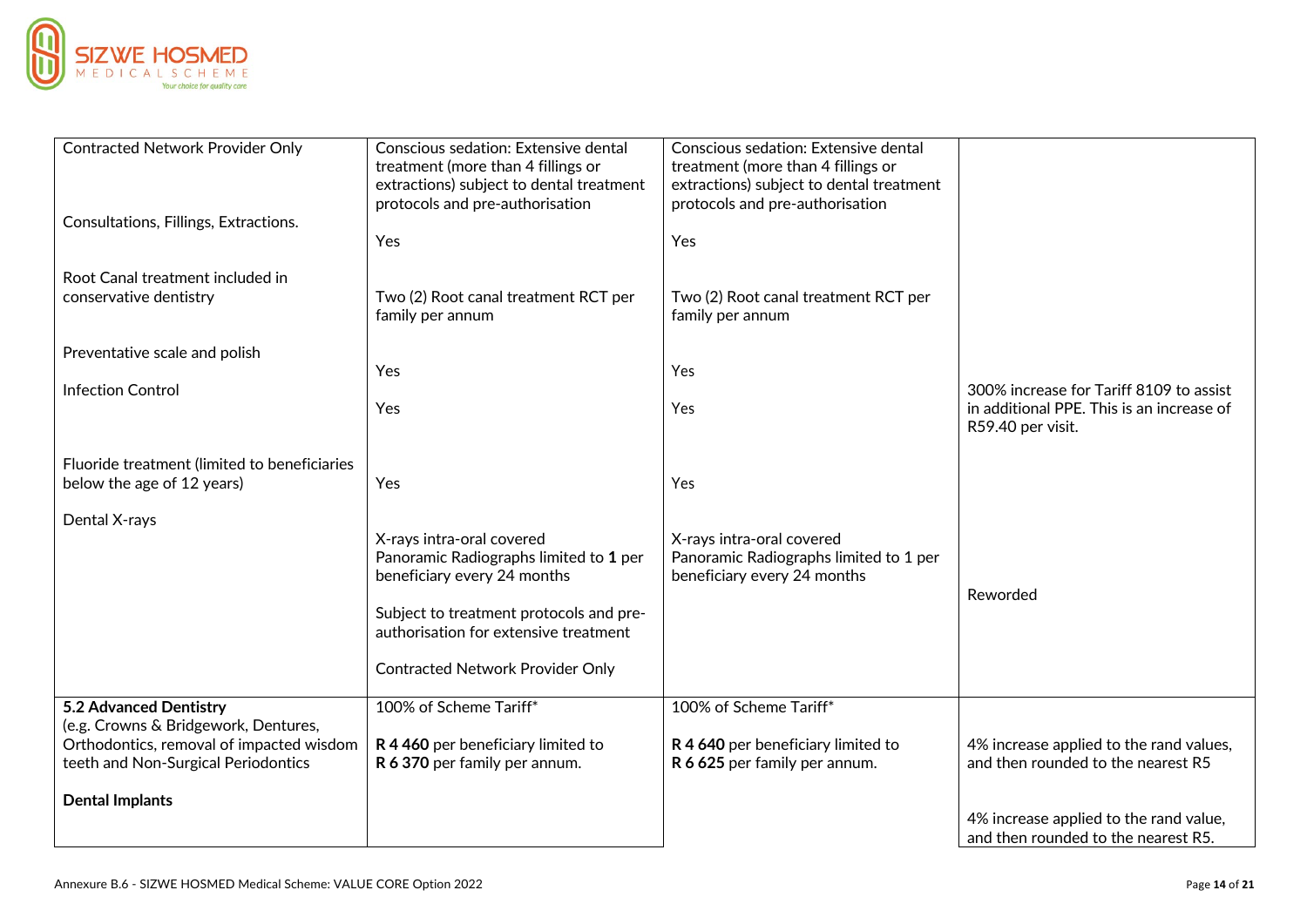

| <b>Partial Metal Frame Dentures</b>                | R 15 000 per family once every five<br>years per beneficiary                                                                  | R 15 600 per family once every five<br>years per beneficiary including bone<br>augmentation in the chair per authorised<br>implant. | Introduction of Bone Augmentation<br>benefit as a sub limit of overall implant<br>benefits. |
|----------------------------------------------------|-------------------------------------------------------------------------------------------------------------------------------|-------------------------------------------------------------------------------------------------------------------------------------|---------------------------------------------------------------------------------------------|
| <b>Acrylic (Plastic) Dentures</b>                  | Limited to one (1) set per beneficiary<br>every 5 years.<br>Subject to advanced dentistry limit.                              | One (1) set per beneficiary every 5<br>years.<br>Subject to advanced dentistry limit.                                               | Reworded                                                                                    |
|                                                    | Limited to 1 per beneficiary every 4<br>years. Subject to availability of benefits<br><b>Contracted Network Provider Only</b> | One (1) per beneficiary every 4 years.<br>Subject to availability of benefits                                                       |                                                                                             |
| 5.3 Maxillo-Facial & Oral, including Dental        | 100% of Scheme Tariff*                                                                                                        | 100% of Scheme Tariff*                                                                                                              |                                                                                             |
| Surgery<br>(Consultations, Surgical procedures and | (included in limit 5.2)                                                                                                       | (included in limit 5.2)                                                                                                             |                                                                                             |
| Operations)                                        | Benefit is payable from hospitalisation in                                                                                    | Benefit is payable from hospitalisation in                                                                                          |                                                                                             |
| Subject to PMB's, pre-authorisation and            | cases of accidents, injury, congenital                                                                                        | cases of accidents, injury, congenital                                                                                              |                                                                                             |
| protocols.                                         | abnormalities and oncology related<br>procedures only.                                                                        | abnormalities and oncology related<br>procedures only.                                                                              |                                                                                             |

## **6. AUXILIARY BENEFIT**

| <b>OPTION</b>                                                           | <b>VALUE CORE 2021</b>                                         | <b>VALUE CORE 2022</b>                                         | <b>INCREASES / CHANGES</b>                                                   |
|-------------------------------------------------------------------------|----------------------------------------------------------------|----------------------------------------------------------------|------------------------------------------------------------------------------|
| 6.1 ALTERNATIVE SERVICES                                                | 100% of Scheme Tariff*                                         | 100% of Scheme Tariff*                                         |                                                                              |
| Naturopathy, Chiropractor and Podiatry<br>Subject to PMBs and Protocols | Collectively limited to<br>R 3 760 per family per annum        | Collectively limited to<br>R 3 910 per family per annum        | 4% increase applied to the rand value,<br>and then rounded to the nearest R5 |
|                                                                         | Medicine dispensed limited to Acute<br>Medication Limit (3.1). | Medicine dispensed limited to Acute<br>Medication Limit (3.1). |                                                                              |
| Homeopathic Medicine                                                    | Homeopathic Medication Excluded                                | No Benefit                                                     | Reworded                                                                     |
| <b>6.2 REMEDIAL AND OTHER</b><br><b>THERAPIES</b>                       | 100% of Scheme Tariff*                                         | 100% of Scheme Tariff*                                         |                                                                              |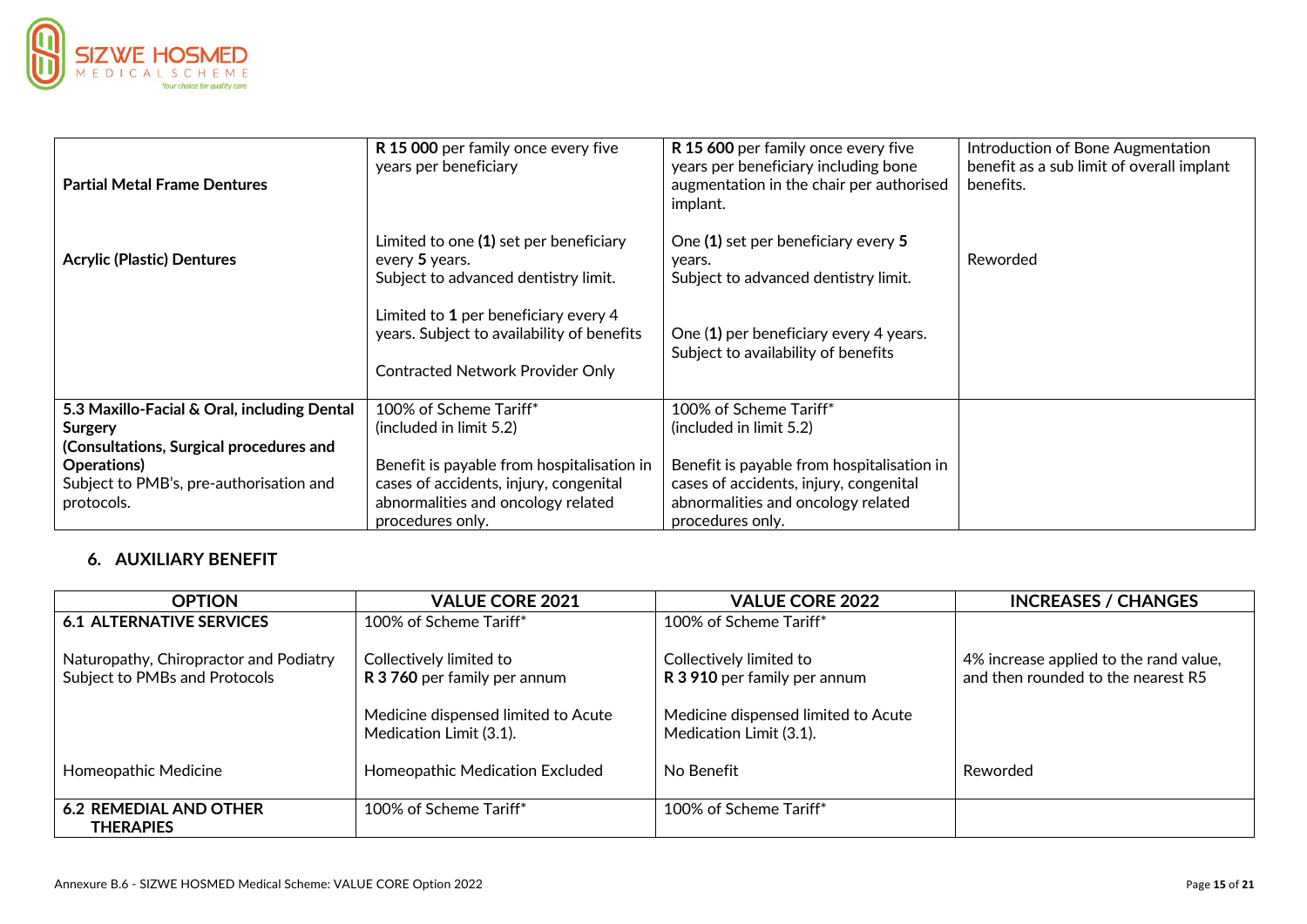

| Audiology, Speech therapy, Dieticians,<br>Hearing Aid Acousticians, Occupational<br>Therapy, Orthotics, Social Workers and<br>Speech Therapy | Collectively limited to R 3 625 per family<br>per annum                                     | Collectively limited to R 3 770 per family<br>per annum                                       | 4% increase applied to the rand values,<br>and then rounded to the nearest R5 |
|----------------------------------------------------------------------------------------------------------------------------------------------|---------------------------------------------------------------------------------------------|-----------------------------------------------------------------------------------------------|-------------------------------------------------------------------------------|
| <b>6.3 PHYSIOTHERAPY OUT OF</b><br><b>HOSPITAL Biokinetics &amp; Physiotherapy</b>                                                           | 100% of Scheme Tariff*<br>R 1710 per beneficiary limited to<br>R 2820 per family per annum. | 100% of Scheme Tariff*<br>R 2 930 per family per annum.<br>Limited to R 1 780 per beneficiary | 4% increase applied to the rand values,<br>and then rounded to the nearest R5 |

## **7. MEDICAL APPLIANCES**

| <b>OPTION</b>                                                                                         | <b>VALUE CORE 2021</b>                                                                                                                                                                                                                                                                                                                                                              | <b>VALUE CORE 2022</b>                                                                                                                                                                                                                                                                                                                                                                           | <b>INCREASES / CHANGES</b>                                                                                                                                     |
|-------------------------------------------------------------------------------------------------------|-------------------------------------------------------------------------------------------------------------------------------------------------------------------------------------------------------------------------------------------------------------------------------------------------------------------------------------------------------------------------------------|--------------------------------------------------------------------------------------------------------------------------------------------------------------------------------------------------------------------------------------------------------------------------------------------------------------------------------------------------------------------------------------------------|----------------------------------------------------------------------------------------------------------------------------------------------------------------|
| 7. Appliances<br>E.g. Hearing Aids, Wheelchairs and<br>callipers etc.<br>Subject to pre-authorisation | 100% of Negotiated Tariff*<br>Limited to R 14 010 per family per<br>annum                                                                                                                                                                                                                                                                                                           | 100% of Negotiated Tariff*<br>Limited to R 14 570 per family per<br>annum                                                                                                                                                                                                                                                                                                                        | 4% increase applied to the rand value,<br>and then rounded to the nearest R5                                                                                   |
|                                                                                                       | Stoma Care - Subject to a sub limit<br>of R 7 230 per family per annum<br>Wheelchairs - one claim per<br>Beneficiary every 36 months subject<br>to pre-authorisation.<br>Hearing aids - one claim per<br>beneficiary every 24 months subject<br>to pre-authorisation.<br>Blood Pressure Monitors Subject to a<br>sub-limit of R550 for beneficiaries<br>registered for Hypertension | Stoma Care - Subject to a sub limit<br>of R 7 520 per family per annum<br>Wheelchairs - one claim per<br>$\bullet$<br>Beneficiary every 36 months subject<br>to pre-authorisation.<br>Hearing aids - one claim per<br>beneficiary every 24 months subject<br>to pre-authorisation.<br>Blood Pressure Monitors Subject to a<br>sub-limit of R570 for beneficiaries<br>registered for Hypertension | 4% increase applied to the rand values,<br>and then rounded to the nearest R5<br>4% increase applied to the rand values,<br>and then rounded to the nearest R5 |

## **8. OTHER BENEFITS**

| <b>OPTION</b>                      | <b>VALUE CORE 2021</b> | <b>VALUE CORE 2022</b>     | <b>INCREASES / CHANGES</b> |
|------------------------------------|------------------------|----------------------------|----------------------------|
| 8.1 Air/Road Ambulance & Emergency | 100% of Scheme Tariff* | 100% of Negotiated Tariff* | Tariff amended             |
| <b>Services</b>                    |                        |                            |                            |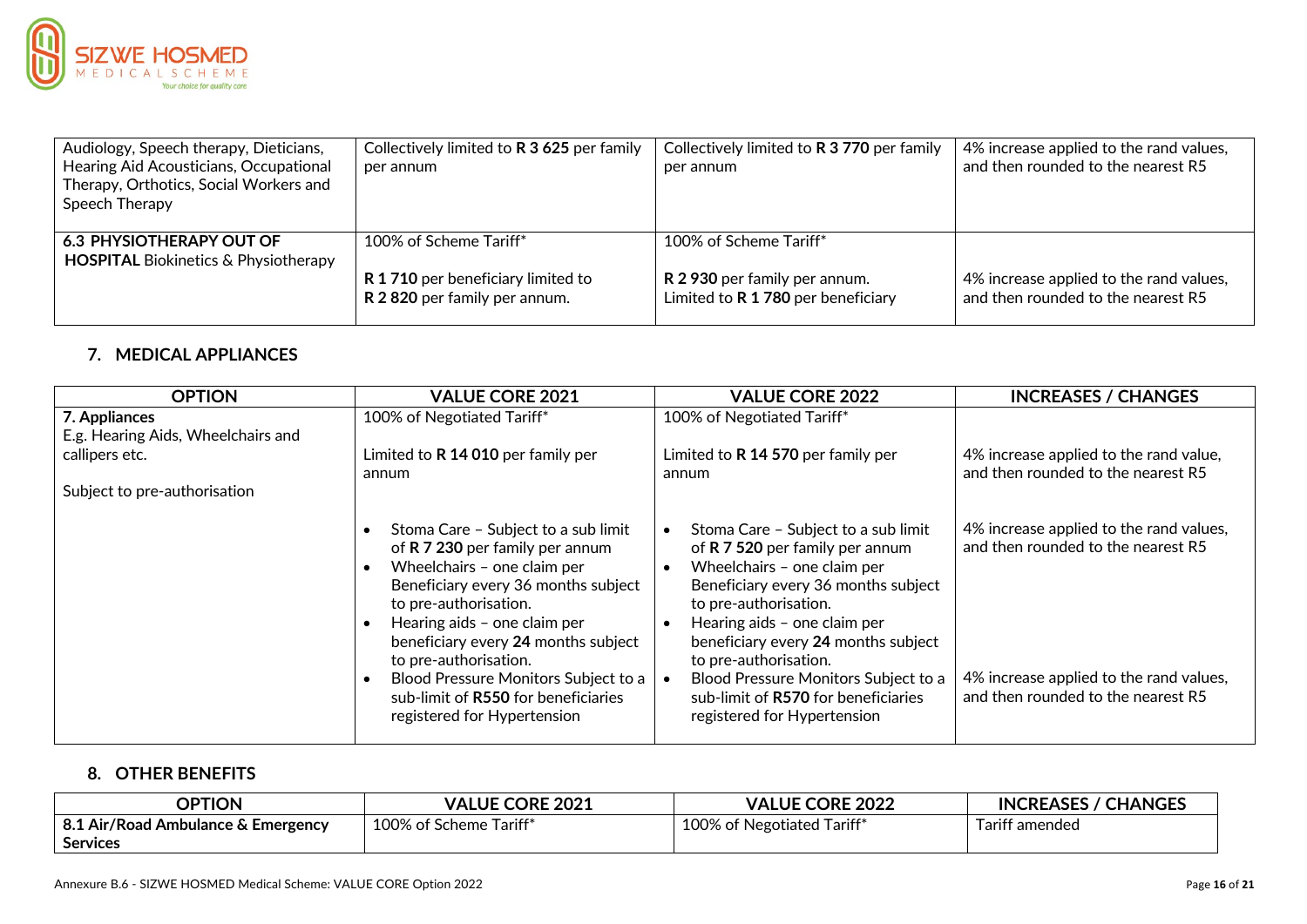

|                                                                                   | 24-hour access to Call Centre including           | 24-hour access to Call Centre including          |                                 |
|-----------------------------------------------------------------------------------|---------------------------------------------------|--------------------------------------------------|---------------------------------|
| The Schemes preferred provider must be                                            | telephonic Nurse advise line                      | telephonic Nurse advise line                     |                                 |
| contacted should you require an                                                   |                                                   |                                                  |                                 |
| Ambulance - failure to adhere to this                                             | <b>Emergency:</b>                                 | Emergency:                                       |                                 |
| could result in you being held liable for                                         | Subject to pre-authorisation within 72            | Subject to pre-authorisation within 72           |                                 |
| costs incurred.                                                                   | hours after the emergency. Inter-hospital         | hours after the emergency. Inter-                |                                 |
|                                                                                   | transfers must be done by preferred               | hospital transfers must be done by               |                                 |
|                                                                                   | provider only.                                    | preferred provider only.                         |                                 |
|                                                                                   | Emergency response by road or air to              | Emergency response by road or air<br>$\bullet$   |                                 |
|                                                                                   | scene of incident and Transfer from               | to scene of incident and Transfer                |                                 |
|                                                                                   | scene, to closest, most appropriate               | from scene, to closest, most                     |                                 |
|                                                                                   | facility                                          | appropriate facility                             |                                 |
|                                                                                   | Escort return of stranded minors can<br>$\bullet$ | Escort return of stranded minors<br>$\bullet$    |                                 |
|                                                                                   | be arranged                                       | can be arranged                                  |                                 |
|                                                                                   | Non-emergency: Subject to pre-                    | Non-emergency: Subject to pre-                   |                                 |
|                                                                                   | authorisation beforehand.                         | authorisation beforehand.                        |                                 |
|                                                                                   | Facilitation of medically justified               | Facilitation of medically justified<br>$\bullet$ |                                 |
|                                                                                   | inter-facility transfers                          | inter-facility transfers                         |                                 |
|                                                                                   | Medical repatriation<br>$\bullet$                 | Medical repatriation<br>$\bullet$                |                                 |
|                                                                                   |                                                   |                                                  |                                 |
| 8.2 Psychology & Psychiatry Treatment<br>Subject to PMB's and referral from GP or | 100% of Scheme Tariff*                            | 100% of Negotiated Tariff*                       | <b>Tariff amended</b>           |
| Specialist, failure to do so will result in no                                    | R 2 950 per beneficiary,                          | R 7 715 per Family per annum                     | 4% increase applied to the rand |
| payment.                                                                          | Limited to R 7 420 per Family.                    | Limited to R 3 070 per beneficiary per           | values, and then rounded to the |
| Subject to confirmed diagnosis, treatment                                         |                                                   | annum                                            | nearest R5                      |
| plan and managed care protocols                                                   |                                                   |                                                  |                                 |
|                                                                                   |                                                   |                                                  |                                 |
| 8.3 Infertility                                                                   | 100% of Scheme Tariff*                            | 100% of Negotiated Tariff*                       | <b>Tariff amended</b>           |
| Subject to PMBs, pre-authorisation and                                            |                                                   |                                                  |                                 |
| protocols.                                                                        |                                                   |                                                  |                                 |
| 8.4 Hospice and Private Nursing                                                   | 100% of Negotiated Tariff*                        | 100% of Negotiated Tariff*                       |                                 |
| Subject to PMB's, pre-authorisation and                                           |                                                   |                                                  |                                 |
| protocols.                                                                        | Subject to combined limit of a maximum            | Subject to combined limit of a maximum           |                                 |
|                                                                                   | period of 14 days per annum-except for            | period of 14 days per annum-except for           |                                 |
|                                                                                   | <b>PMBs</b>                                       | PMB's                                            |                                 |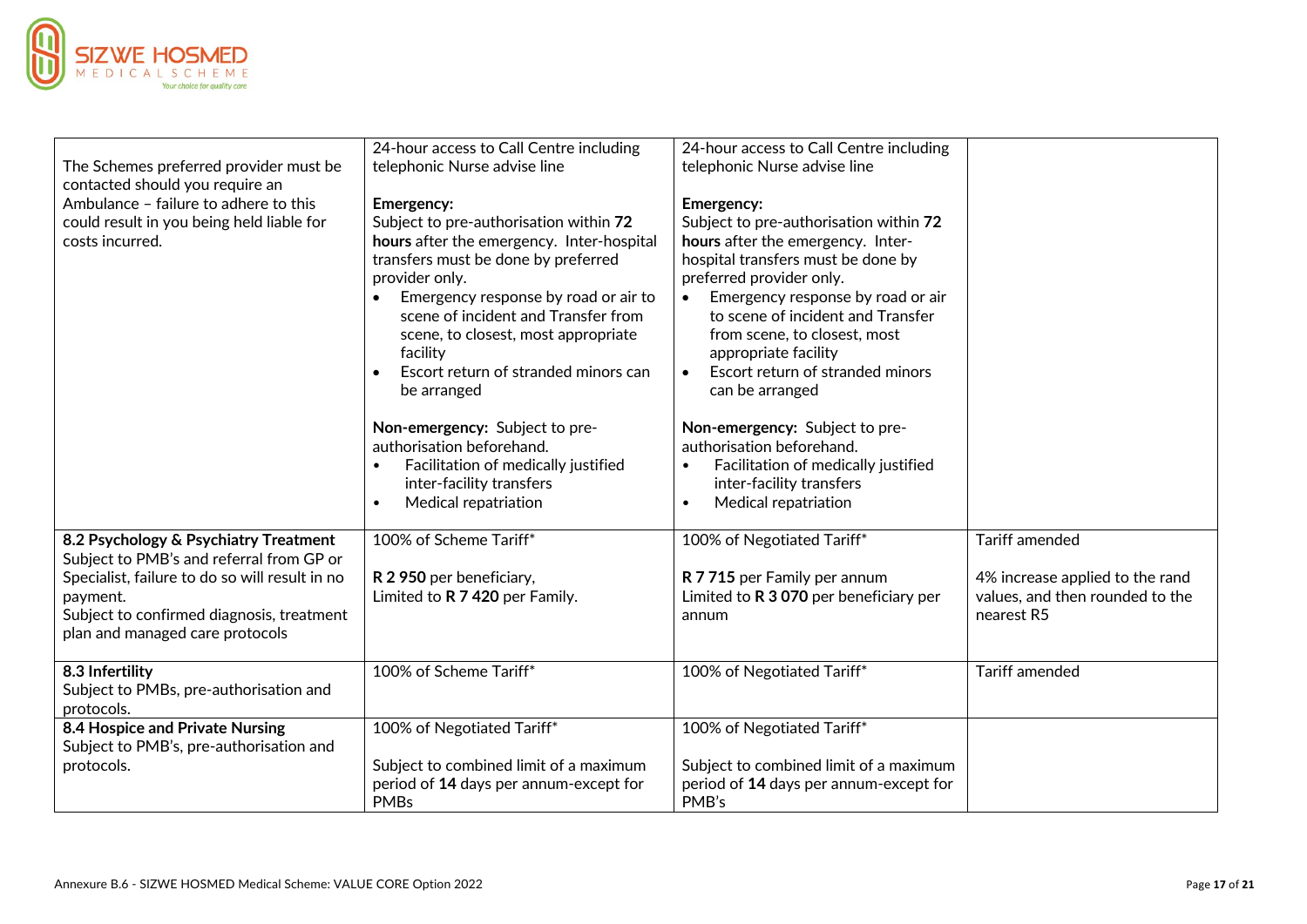

### **9. SIZWE HOSMED BAMBINO PROGRAM**

SIZWE HOSMED cares about its maternity mothers and this programme aims to assist them during their pregnancy by providing advice and benefits. At 24 weeks of maternity the Scheme offers a free maternity bag with baby goodies, to pregnant women registered on the Bambino Programme.

| <b>OPTION</b>                                                                                                                                                         | <b>VALUE CORE 2021</b>                                                                                                                                                                                                         | <b>VALUE CORE 2022</b>                                                                                                                                                                                                         | <b>INCREASES / CHANGES</b>      |
|-----------------------------------------------------------------------------------------------------------------------------------------------------------------------|--------------------------------------------------------------------------------------------------------------------------------------------------------------------------------------------------------------------------------|--------------------------------------------------------------------------------------------------------------------------------------------------------------------------------------------------------------------------------|---------------------------------|
| 9.1 SIZWE HOSMED Bambino Program<br>Subject to Registration on SIZWE<br>HOSMED Bambino Program.<br>At 24 weeks of maternity the Scheme<br>offers a free maternity bag | 100% of Scheme Tariff*<br><b>PMB Based on Clinical Protocols</b>                                                                                                                                                               | 100% of Scheme Tariff*<br><b>PMB Based on Clinical Protocols</b>                                                                                                                                                               |                                 |
| 9.2 Hospital Confinement:                                                                                                                                             | NVD - Limited to 2 days<br>Caesarean - Limited to 3 days                                                                                                                                                                       | NVD - Limited to 2 days<br>Caesarean - Limited to 3 days                                                                                                                                                                       |                                 |
| 9.3 Home Delivery:<br>By Registered Midwife pre-authorisation<br>required                                                                                             | 100% of Negotiated Tariff*                                                                                                                                                                                                     | 100% of Negotiated Tariff*                                                                                                                                                                                                     |                                 |
| 9.4 Maternity Ultrasounds(s):                                                                                                                                         | Limited to two (2) 2D ultrasounds per<br>pregnancy for In and Out of Hospital                                                                                                                                                  | Limited to two 3 x 2D ultrasounds per<br>pregnancy for In and Out of Hospital                                                                                                                                                  | Number of ultrasounds increased |
| 9.5 Maternity Visit(s):                                                                                                                                               | Additional 6 GP consultations and 3<br>specialist consultations per Pregnancy at<br>GP or Specialist (Once these limits have<br>been reached further ante-natal<br>consultations will be paid from the day-<br>to-day benefit) | Additional 6 GP consultations and 3<br>specialist consultations per Pregnancy<br>at GP or Specialist (Once these limits<br>have been reached further ante-natal<br>consultations will be paid from the day-<br>to-day benefit) |                                 |
| 9.6 Antenatal Pathology Screening:<br>Haemoglobin, Syphilis, Chlamydia,<br><b>Bacteriuria, Hepatitis B and Rhesus</b><br>incompatibility                              | 100% of Scheme Tariff*                                                                                                                                                                                                         | 100% of Scheme Tariff*                                                                                                                                                                                                         |                                 |
| 9.7 Antenatal Classes:<br><b>By Registered Nurse</b><br>9.8 Immunisation benefit                                                                                      | No benefit                                                                                                                                                                                                                     | No benefit                                                                                                                                                                                                                     |                                 |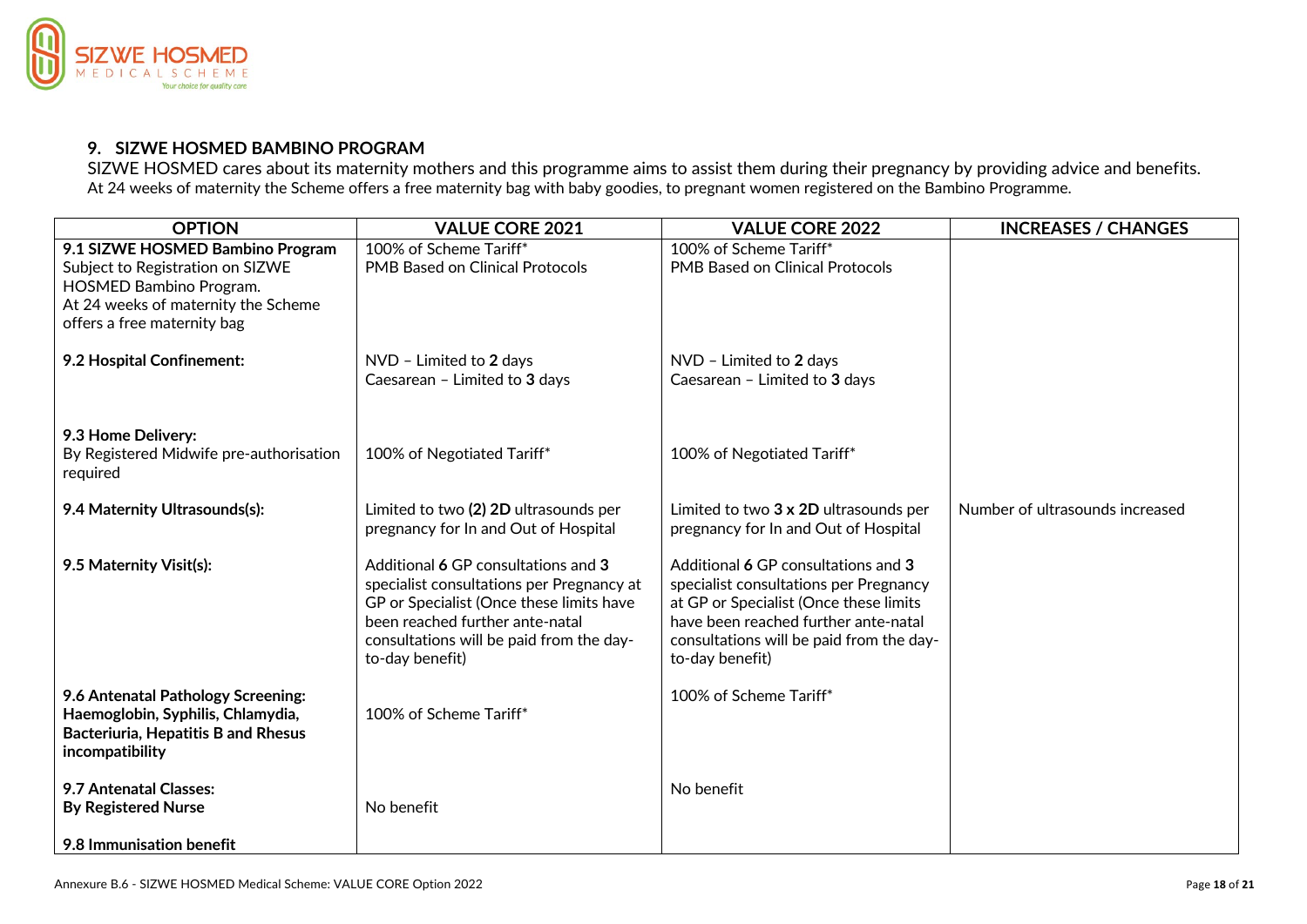

| Immunisation as per the Immunisation                    | Immunisation as per the Immunisation   |  |
|---------------------------------------------------------|----------------------------------------|--|
| $^\mathsf{I}\,$ schedule by the Department of Health up | I schedule by the Department of Health |  |
| to 12 months of age                                     | up to 12 months of age                 |  |

## **10. SIZWE HOSMED WE CARE**

| <b>OPTION</b>                                       | <b>VALUE CORE 2021</b>                                                                                                                                                                                                                                                                                                                                                                                                                                                                                                                                                                                                                                                                                                                                                                                                           | <b>VALUE CORE 2022</b>                                                                                                                                                                                                                                                                                                                                                                                                                                                                                                                                                                                                                                                                                                                                                                                                                                                                                             | <b>INCREASES / CHANGES</b>                            |
|-----------------------------------------------------|----------------------------------------------------------------------------------------------------------------------------------------------------------------------------------------------------------------------------------------------------------------------------------------------------------------------------------------------------------------------------------------------------------------------------------------------------------------------------------------------------------------------------------------------------------------------------------------------------------------------------------------------------------------------------------------------------------------------------------------------------------------------------------------------------------------------------------|--------------------------------------------------------------------------------------------------------------------------------------------------------------------------------------------------------------------------------------------------------------------------------------------------------------------------------------------------------------------------------------------------------------------------------------------------------------------------------------------------------------------------------------------------------------------------------------------------------------------------------------------------------------------------------------------------------------------------------------------------------------------------------------------------------------------------------------------------------------------------------------------------------------------|-------------------------------------------------------|
| 10.1 Wellness Programme<br>10.2 HIV/AIDS Management | 100% of Scheme Tariff*<br>1 Free Pap Smear for Females over 18<br>Years per beneficiary per Annum<br>1 Free Mammogram for Females over<br>40 Years per beneficiary per Annum<br>1 Free PSA for Males over 40 Years per<br>beneficiary per Annum<br>1 Free Cholesterol Test over 20 Years<br>per beneficiary per Annum<br>1 Free Flu Vaccine per beneficiary per<br>Annum<br>1 Free Blood Sugar Test over 15 Years<br>per beneficiary per Annum<br>1 Free Colon Cancer Blood Test over<br>50 years per beneficiary per Annum<br>1 Free Blood Pressure test per<br>beneficiary per Annum<br>1 Free HIV Test per beneficiary per<br>Annum<br>1 Free HPV vaccination per beneficiary<br>between 9 and 12 years of age<br>1 Free Pneumococcal Vaccine per<br>beneficiary above 65 Years of age per<br>Annum<br>100% of Scheme Tariff* | 100% of Scheme Tariff*<br>Free Covid-19 Vaccination per<br>beneficiary<br>Diabetic Eye Care<br>1 Free Pap Smear for Females over 18<br>Years per beneficiary per Annum<br>1 Free Mammogram for Females over<br>40 Years per beneficiary per Annum<br>1 Free PSA for Males over 40 Years per<br>beneficiary per Annum<br>1 Free Cholesterol Test over 20 Years<br>per beneficiary per Annum<br>1 Free Flu Vaccine per beneficiary per<br>Annum<br>1 Free Blood Sugar Test over 15 Years<br>per beneficiary per Annum<br>1 Free Colon Cancer Blood Test over<br>50 years per beneficiary per Annum<br>1 Free Blood Pressure test per<br>beneficiary per Annum<br>1 Free HIV Test per beneficiary per<br>Annum<br>1 Free HPV vaccination per beneficiary<br>$\bullet$<br>between 9 and 12 years of age<br>1 Free Pneumococcal Vaccine per<br>beneficiary above 65 Years of age per<br>Annum<br>100% of Scheme Tariff* | Covid-19 vaccination added<br>Diabetic Eye Care added |
| Programme                                           |                                                                                                                                                                                                                                                                                                                                                                                                                                                                                                                                                                                                                                                                                                                                                                                                                                  |                                                                                                                                                                                                                                                                                                                                                                                                                                                                                                                                                                                                                                                                                                                                                                                                                                                                                                                    |                                                       |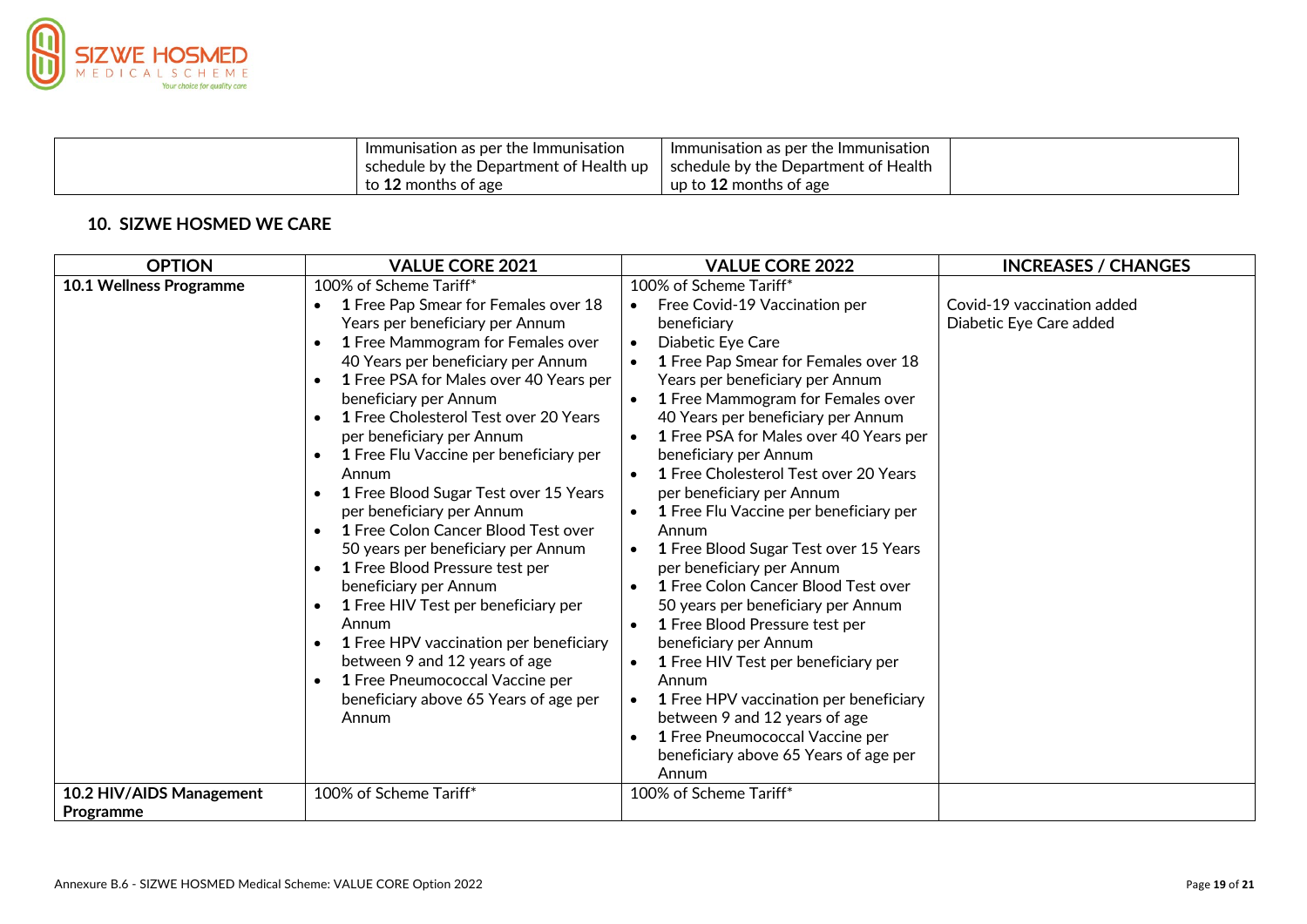

| Unlimited Benefits subject to<br>PMBs and registration on the<br>Scheme's programme                                                                    | Treatment is subject to the treatment Care<br>plan and clinical protocols per CDL                           | Treatment is subject to the treatment Care<br>plan and clinical protocols per CDL                           |  |
|--------------------------------------------------------------------------------------------------------------------------------------------------------|-------------------------------------------------------------------------------------------------------------|-------------------------------------------------------------------------------------------------------------|--|
| 10.3 Disease Management<br>Programme<br>Unlimited Benefits subject to<br>registration on the Scheme's<br><b>Active Disease Management</b><br>Programme | 100% of Scheme Tariff*<br>Treatment is subject to the treatment Care<br>plan and clinical protocols per CDL | 100% of Scheme Tariff*<br>Treatment is subject to the treatment Care<br>plan and clinical protocols per CDL |  |
| <b>10.4 COVID-19</b><br>Screening, diagnosis and<br>treatment. Subject to PMBs                                                                         | 100% of Scheme Tariff*                                                                                      | 100% of Scheme Tariff*                                                                                      |  |